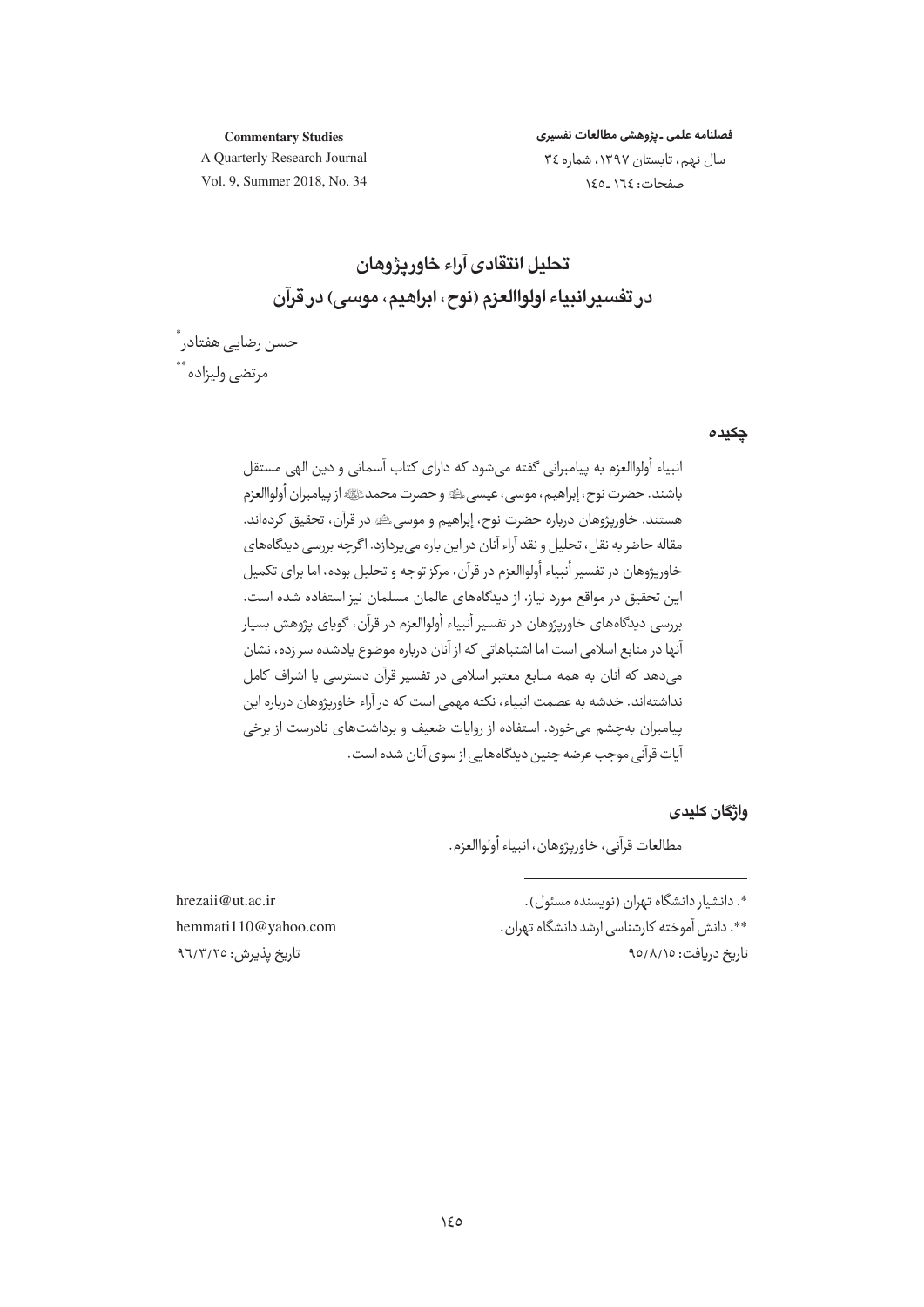#### طرح مسئله

انبياء اولواالعزم، به پيامبراني گفته مي شود كه داراي دين الهي مستقل و كتاب آسماني بوده و صبر در مقابل مشکلات تبلیغ احکام الهی داشتهاند و دعوتشان جهان شمول بوده است (کلینی، ١٣٦٥: ١/ ١٧٥ و ٢٢٤؛ مجلسي، ١٤٠٣: ١١ / ٣٥). اولواالعزم بودن پيامبري، نشانه صاحب شريعت بودن آن پيامبر است؛ بهعبارت دیگر، آن پیامبر دین خاصی آورده است که پیامبران همزمان یا متأخر از او، باید دین اورا رواج دهند تا زماني كه پيامبري با آيين حديد و شريعت تازه ظهور كند.

خاوریژوهان سال@است به پژوهش درباره انبیاء اولوالعزم در قرآن روی آوردهاند. آنان حاصل يژوهش هاي خود را در قالب مقالات، كتاب ها و دائرةالمعارف ها به جهان علم عرضه كردهاند. آشنايي با تحقیقات آنان و نقد دیدگاههای آنها ضرورتی انکارناپذیر است؛ زیرا از یک سو، در پس نگارش برخی از آثار خاوریژوهان، اهدافی استعماری و تبشیری نهفته است و از سوی دیگر، ناآشنایی یا احاطه اندک آنان به مباني و منابع اسلامي، موجب بروز برخي از نسبتهاي ناروا در تحقيقاتشان به انبياء اولواالعزمي چون حضرت نوح ﷺ، حضرت ابراهيم ﷺ و حضرت موسى ﷺ در قرآن شده است. لزوم شناخت صحيح اسلامپژوهی و تحقیقات قرآنی در غرب، آنگاه دوچندان میشود که به یاد آوریم دانشمندان مسلمان در گذشته، همواره خود را به پاسخگویی انتقادها و اعتراض های یهود و نصارا ملزم می دانستند، چنان که امامان بزرگوار شیعه از جمله امام صادقﷺ و امام رضاءﷺ، از پیش گامان مناظره با مخالفان اسلام و پیروان دیگر ادیان بودند. آنان با حضور در مجالس مناظره، شبههها و پرسش های اهل کتاب و زنادقه را ياسخ مي گفتند. با توجه به مطالب پيش گفته مقاله پيش رو به نقل، تحليل و نقد آراء خاورپژوهان درباره انبياء اولواالعزمي چون حضرت نوحﷺ، حضرت ابراهيمﷺ و حضرت موسى ﷺ در قرآن مي يردازد. گفتنی است بررسی آراء خاورپژوهان درباره دیگر انبیاء اولواالعزم چون حضرت عیسی،ﷺ و حضرت محمدﷺ در قرآن، خود مقاله مستقلي مي طلبد و پرداختن به آن موجب اطاله كلام مي گردد .

#### حضرت نوح ﷺ

ويليام برينر ( William Brinner, 1924-2011) درباره مسائل مربوط به حضرت نوحﷺ در قرآن، یژوهش کرده که در ادامه به بررسی مهمترین دیدگاههای حاصل از یژوهش او پرداخته می شود:

#### یک. مروری برسوره نوح

برینر اظهار می دارد: «مندرجات سوره ۷۱ قرآن که نام [حضرت] نوح را بر خود دارد، عمدتاً شرح گفته های او با خدا است که چگونه وی قومش را به توبه از گناهانشان دعوت کرد و در عین حال که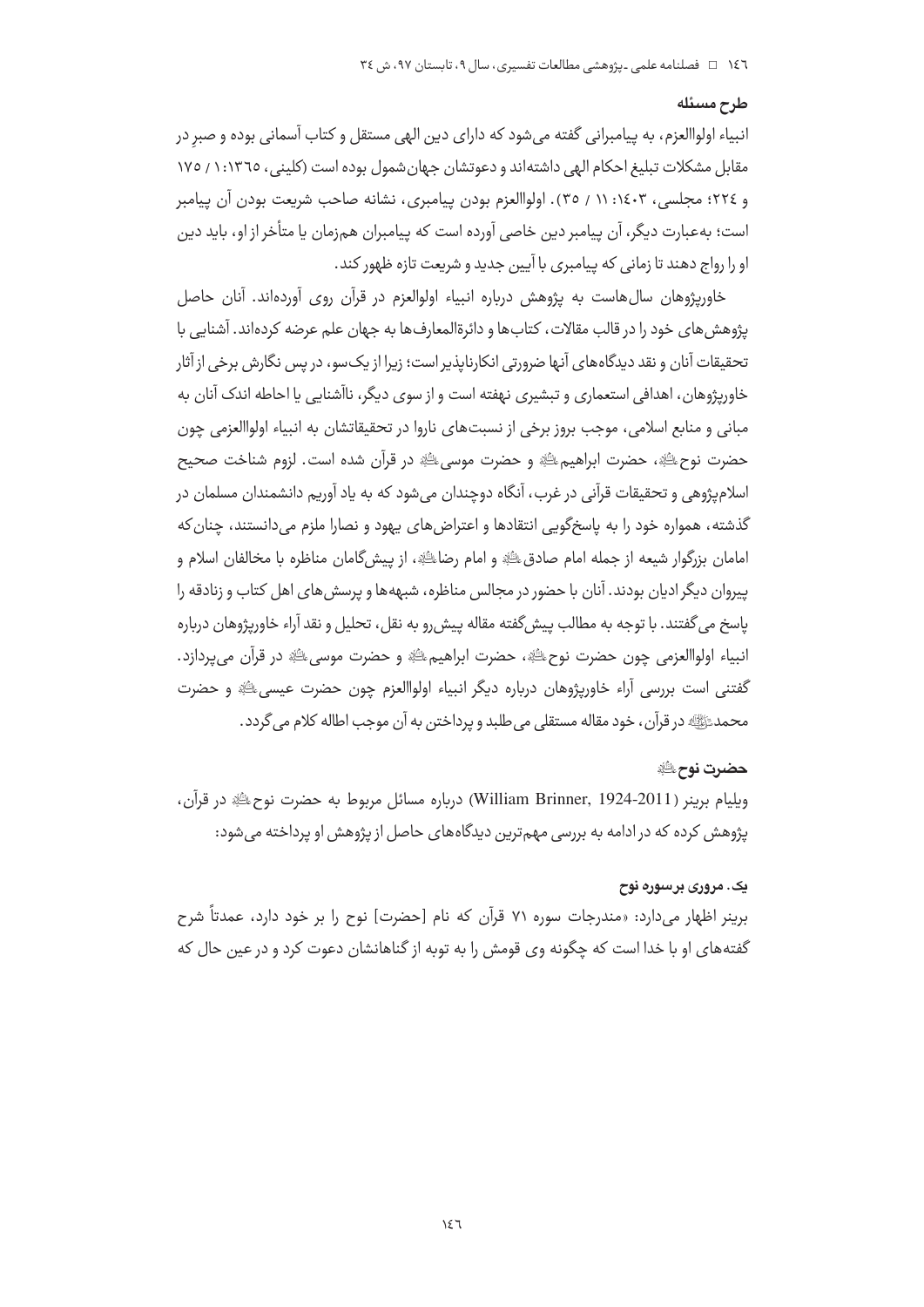#### تحليل انتقادي آراء خاوريژوهان در تفسير انبياء اولواالعزم (نوح، ابراهيم، موسى) در قرآن □ 1٤٧

آنان را از عواقب عذاب الهي بيم مي داد، حامل وعده ياداش خدا به توبه كنندگان نيز بود. قوم [حضرت] نوح هشدارهای وی را نیذیرفتند و در عوض او را به پرستش خدایانشان فرا خواندند. این روايت، با وقوع طوفان و غرق شدن آنان در آب و افكنده شدن آنها در آتش و درخواست [حضرت] نوح از خدا برای باقی نگذاشتن هیچ کافری بر روی زمین، پایان می یابد». (Brinner, 2003: 3 / 540)

## بررسي

چنان که گذشت، برینر بیان می کند که قوم نوح ﷺ، هشدارهای وی را نیذیرفتند و در عوض، او را به پرستش خدایانشان فراخواندند. بررسی سوره نوح نشان می۵دهد که برینر، مطلب مذکور را از آیه «وَقَالُوا لَا تَذَرُنَّ آلِهَتَكُمْ وَلَا تَذَرُنَّ وَدًّا وَلَا سُوَاعًا وَلَا يَغُوثَ وَيَعُوقَ وَنَسْرًا» (نوح / ٢٣)، برداشت كرده است. اين برداشت درست نيست؛ زيرا بنابر آيه مذكور، رهبران قوم نوحﷺ، قوم خود را به بتيرستي دعوت كردند، نه حضرت نوحﷺ را. حال آنكه برينر به غلط، عنوان مي كند كه قوم نوح ﷺ، آن حضرت را به بت پرستی دعوت کردند. (مکارم شیرازی، ۱۳۷٤: ۲۵ / ۸۳ ـ ۸۲)

# دو. نامشروع بودن فرزند نوح

برينر مي نويسد: «وقتي [حضرت] نوح از خدا درخواست كرد به كنعان رحم كند، خدا نيذيرفت و گفت كه او ثمره فريبكاري همسرش بوده و از تبار او نبوده است». ( Brinner, 2003: 3 / 541)

#### بررسى

سخن برينر مبني بر نامشروع بودن فرزند نوح ﷺ را نمي توان يذيرفت: ١. روايات وارد شده از طريق شيعه و اهل سنت بر مجعول بودن سخن برينر تأكيد مي كنند؛ از جمله: الف) امام رضاءليًّا از گروهي از دوستان خود پرسيد: «مردم آيه «إِنَّهُ عَمَلٌ غَيْرُ صَالِحٍ» (هود / ٤٦) را چگونه تفسیر می کنند؟» یکی از حاضران عرض کرد: «بعضی معتقدند که معنای آیه مذکور این است که فرزند نوح ﷺ (كنعان)، فرزند حقيقي او نبود». امام فرمود: «نه چنين نيست! او بهراستي فرزند نوح ﷺ بود، اما هنگامی که گناه کرد و از مسیر اطاعت فرمان خدا قدم بیرون گذاشت، خدا فرزندی او را نفی كرد». (صدوق، ۱۳۷۸: ۲ / ۲۳؛ مجلسي، ۶۳: ۶۳؛ ۶۳ / ۲۳، ۶۹، ۲۲، ۹۳ / ۲۲۲؛ صدوق، ۱۰:۱۶۰۳)

ب) از ابن عباس نقل شده است: «هرگز همسر پیامبری به زنا آلوده نبوده است». (طبرسی، ۱۳۷۲: ٥ / ٢٥٤؛ ابن كثير، ١٤١٩: ٤ / ٢٨٢؛ قرطبي، ١٣٦٤: ١٠ / ٤٦)

٢. خدای متعال، ساحت انبیاء و خاندان آنان را منزه از آن داشته تا از نظر امور منافی عفت، مورد طعن و نکوهش دیگران قرار گیرند و از این جهت، انگشتنمای خاص و عام شوند؛ زیرا حکمت بالغه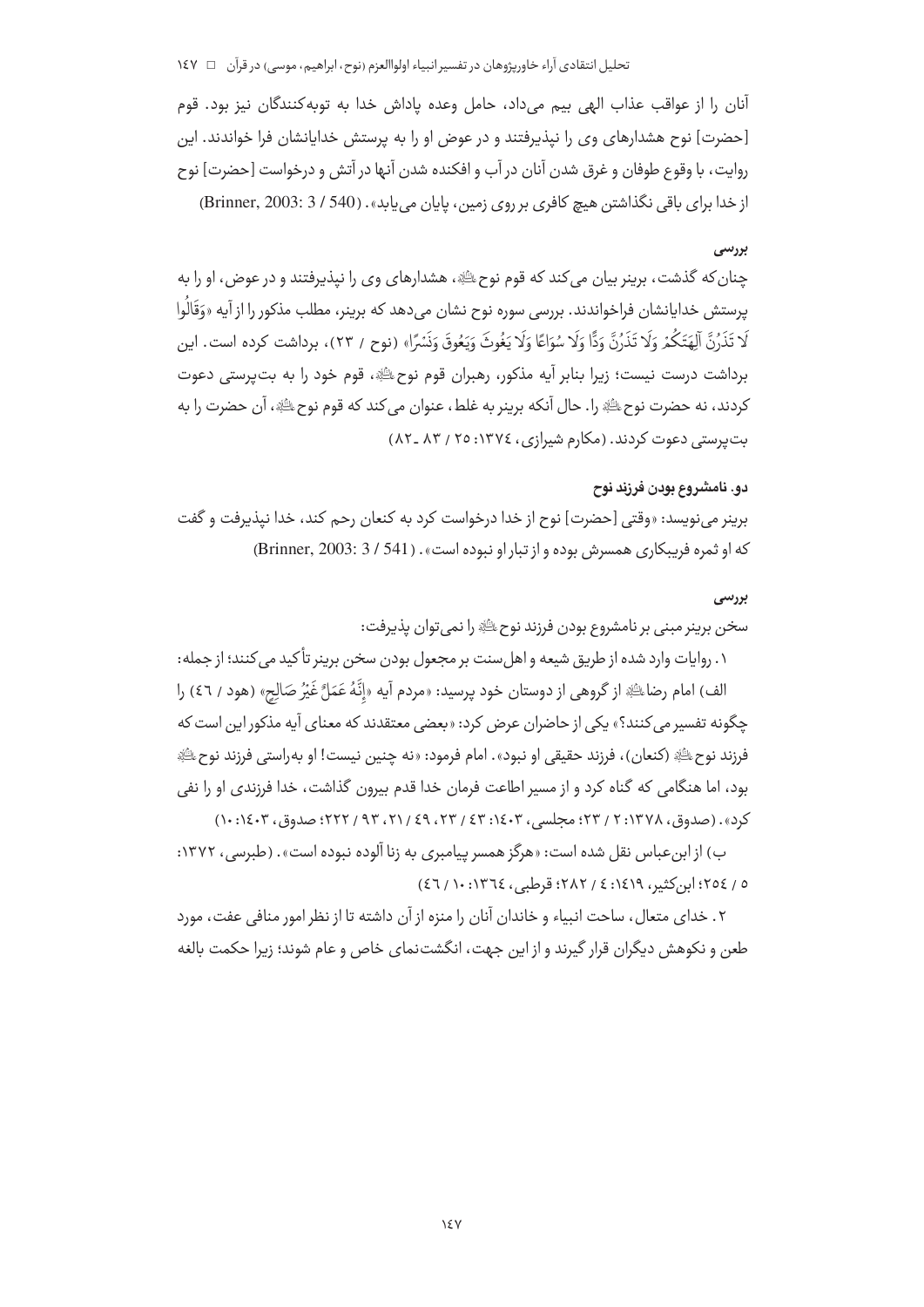الهی، ایجاب میکند که عوامل گرایش انسانها را به سمت فرستادگان خود مهیا کند و هر نوع عامل نفرتانگیزی را که باعث پراکندگی مردم از گرد وجود انبیاء است، برطرف سازد. چه عامل تنفرانگیزی زشتتر از این می توان یافت که بر فراش پیامبری، فرزندی نامشروع زاده شود و همسرش تن به امور منافي عفت دهد؟! (ابن كثير، ١٤١٩: ٤ / ٢٨٢)

۳. مخالفان حضرت نوحﷺ براي تحقير وي، به زناكار بودن همسرش استناد نجستند و او را به سبب این کار همسرش ، ملامت نکردند. این امر دلیل بر آن است که همسر نوح ﷺ زنا نکرده است؛ زیرا اگر چنین عملی واقع شده بود، مخالفان نوح ﷺ آن را دستاویزی برای تحقیر وی قرار می دادند.

٤. تفسير درست آيه «انَّهُ لَيْسَ مِنْ أَهْلِكَ» (هود / ٤٦)، آن است كه «اهل» از منظر قرآن كريم، همه کسانی را شامل می شود که به نوعی ، رنگ و بویی از پیشوا و بزرگ طایفه خود داشته باشند؛ همان طور که لفظ «صحابه»، بر کسی اطلاق می شود که با مولا و مراد خود وجه شباهتی داشته و از خلق و خوی وي تأثير پذيرفته باشد؛ وگرنه تنها قرابت نسبي و سببي كافي نيست. (معرفت، ١٣٨٩: ٢١٥)

خداي متعال با بيان «إِنَّهُ لَيْسَ مِنْ أَهْلِكَ»، مي خواهد نوح ﷺ را بدين حقيقت واقف سازد كه فرزندش از نظر عمل و کردار، از راه و تعالیم وی فاصله گرفته است، هرچند به او منسوب میگردد. بنابراین، معنای آیه این می شود: «ای نوح! فرزندت فرد ناشایستهای است که بر اثر بریدن ییوند مکتبی اش از تو، پیوند خانوادگی اش به چیزی شمرده نمی شود». (مکارم شیرازی، ١٣٧٤: ٩ / ١١٥؛ طبرسی، ۱۳۷۲: ۰ / ۲۵۳)

#### سه. روزه روز عاشورا

برينر بيان مي كند: «[حضرت] نوح ﷺ در روز دهم محرم (عاشورا)، از كشتى بيرون آمد، لذا اين روز، هم برای انسانها و هم برای حیواناتی که شش ماه در کشتی بودند، به روز روزهداری بدل شد». (Brinner, 2003: 3/541)

#### یو ویسے ر

وجوب يا استحباب روزه روز عاشورا به عنوان يک عيد از اعياد اسلامي، از بدعت هاي بني اميه و به سبب واقعه کربلا است که ذریه رسول خداﷺ و اهل بیت او را از بین بردند؛ مردانشان را به شهادت رساندند و زنان و ذراری ایشان را به اسارت برده، اموالشان را غارت کردند و از خوشحالی و مسرت، آن روز را مبارک شمرده، برای خود عید گرفتند و روزه آن را تشریع کردند تا از روزه گرفتن آن روز، برکت بگیرند.

ینی|میه برای روزه آن روز، فضایلی جعل کردند و برکاتی تراشیدند و احادیثی (به این مضمون که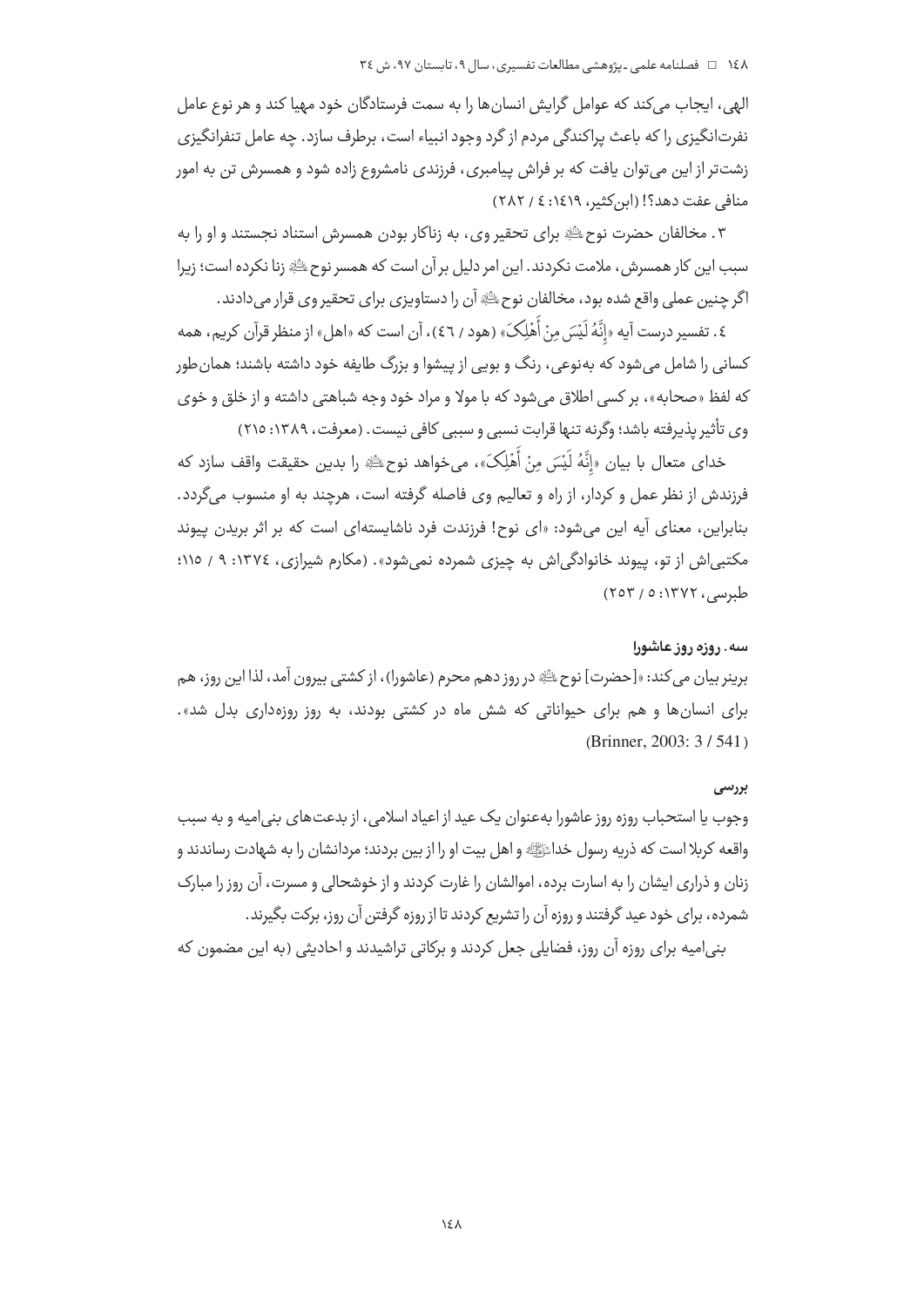عاشورا یکی از اعیاد اسلامی، بلکه از اعیاد عامهای است که حتی مشرکان جاهلیت و یهود و نصارا هم از زمان بعثت موسى ﷺ و عيسى ﷺ أن را ياس مى دارند)، جعل كردند. بنى اميه به شكرانه كشتن امام حسین ﷺ به روزه، بسنده نکردند و دستور دادند مساجدی را هم درست کنند (مطهری، ۱۳۸۸: ۳۰/۱). از جمله این جعلیات، روایت ذیل است که از ابوهریره نقل کردهاند: «خدا در هر سال، روزه یک روز را بر بنی|سرائیل واجب کرد و آن روز عاشورا بود که روز دهم محرم است. پس شما نیز آن روز را روزه بگیرید و بر خانواده خود بخشش کنید. این روز را روزه بگیرید؛ زیرا این روز، روزی است که خدا توبه آدم ﷺ را پذیرفت و در این روز ادریس ﷺ را بالا برد و ابراهیم ﷺ را از آتش نجات داد و این روزی است که نوح ﷺ از کشتی خارج شد» . (ابن جوزی ، بی تا: ۲۰۰/ ۲۰۰)

نه يهود عاشورا را عيد مي دانستند و نه نصارا، و نه مردم جاهليت و نه مسلمانان؛ چون عاشورا نه یک روز ملی بود تا نظیر نوروز و مهرگان، عید ملی و قومی بشود و نه واقعهای از قبیل پیروزی برای ملت اسلام اتفاق افتاده بود، تا نظیر مبعث و میلاد رسول خداﷺ روزی تاریخی برای مسلمانان باشد و هيچ جهت ديني هم ندارد تا نظير فطر و قربان، عيدي ديني باشد. پس عزت و احترامي كه بني|ميه برای عاشورا درست کردهاند، عزتی است بدون جهت. (طباطبایی، ۱٤١٧: ٢ / ٩)

جبله مکیه از میثم تمار روایت می *ک*ند که گفت: «به خدا قسم این امت، پسر دختر پیغمبر خود را در روز دهم ماه محرم می کشند، بعداً دشمنان خدا روز شهادت حسین ﷺ را روز خیر و برکت می دانند! اين موضوع عملي خواهد شد. من اين خبر را از آن عهدي مي دانم كه مولاي من علي بن ابي طالبﷺ با من بست. امپرمؤمنان علي ﷺ به من خبر داد که هر چيزي براي مظلوميت حسين ﷺ گريه خواهد کرد.» جبله در ادامه میگوید که به میثم گفتم: «چگونه مردم آن روزی را که امام حسین ﷺ در آن شهيد مي شود، روز خير و بركت قرار مي دهند؟» ميثم با حالت گريان گفت: «به جهت آن حديث ساختگي که ميگويند: خدا در يک چنين روزي توبه حضرت آدمﷺ را قبول کرد؛ نيز مي پندارند خدا توبه حضرت داوود ﷺ را در چنین روزی قبول نمود؛ در صورتی که خدا توبه حضرت داوود ﷺ را در ماه ذي حجه پذيرفت. ايشان گمان مي كنند روز شهادت حسين، همان روزي است كه كشتي نوح ﷺ بر فراز کوه جودی قرار گرفت؛ در صورتی که کشتی نوح، در روز هیجدهم ماه ذی حجه بر فراز کوه جودی قرار گرفت» . (صدوق، ۲۲٦۲: ۱۲۷: ۱۳۸٦: ۱ / ۲۲۸)

برخی از روایات اهل بیتﷺ حاکی از آن است که روزه روز عاشورا از بدعتهای بنی امیه بوده و نبايد در آن روز، روزه گرفت. پرخې از اين احاديث بدين قرارند: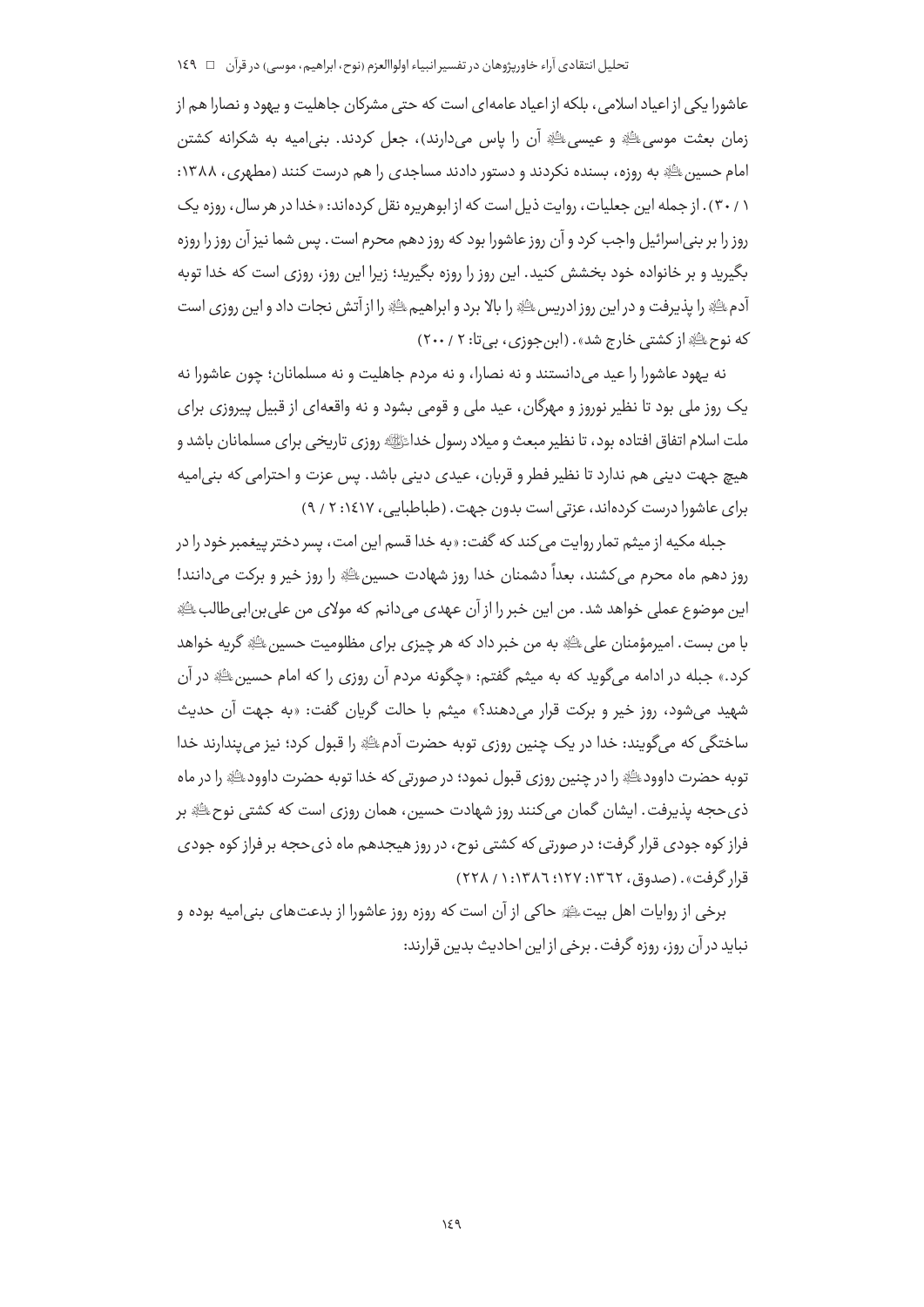۱۵۰ = فصلنامه علمی ـ پژوهشی مطالعات تفسیری، سال ۹، تابستان ۹۷، ش ۳٤

الف) زراره از امام صادقﷺ نقل كرده كه به او فرمود: «در روز عاشورا روزه نگير ...!». (كليني، ١٣٦٥: ٤ / ١٤٦؛ طوسى، ١٣٦٥: ٤ / ٣٠٠)

ب) امام صادقﷺ درباره روزه روز عاشورا فرمود: «افراد آلiباد به سبب قتل حسینﷺ، در روز عاشورا روزه مي گيرند. آن روز، روزه ندارد و نبايد به آن بركت جست؛ دشمنان ما به آن بركت مي جويند. هر کس روز عاشورا را روزه بدارد یا به آن تبرک جوید، خدا را در حالی ملاقات می کند که قلبش مسخ شده و روز قیامت به همراه کسانی محشور می شود که آن بدعت را گذاشتند و به آن تبرک جستند». (کلینے ، ١٣٦٥: ٤ / ١٤٧ ـ١٤٦)

ج) زراره از امام صادق $\mathbb{P}^3$  درباره روزه عاشورا پرسید، امام فرمود: «هر کس آن روز را روزه بگیرد، بهرهاش از روزه، همان بهره ابن،مرجانه و آل;یاد خواهد بود.» زراره گفت: «بهره آنها از روزه آن روز چیست؟» فرمود: «اّتش». (همان: ۱٤۷)

د) از امام صادق ﷺ درباره روزه گرفتن در روز عاشورا پرسیده شد، آن حضرت در پاسخ فرمود: «روز عاشورا روز شهادت امام حسین ﷺ است. اگر می خواهی از بلایی که به امام حسین وارد شده اظهار خشنودی کنی، در روز عاشورا روزه بگیر! بنی|میه نذر کردند که اگر حسین ﷺ کشته شود و مقام خلافت، نصیب آل!بوسفیان گردد، روز عاشورا را برای خود عید قرار دهند و آن روز را برای شکرگزاری روزه بگیرند». (طوسی، ١٤١٤: ٦٦٧)

## چهار. نجات عوج غول پيكر

برینر مینویسد: «عوج غول پیکر از جمله افرادی بود که در جریان طوفان [حضرت] نوح ﷺ از هلاكت نجات يافت. وي كه يسر عَنَق بود، آنقدر قامتش بلند بود كه آب از سرش نگذشت». (Brinner, 2003: 3/543)

#### بررسي

داستان نجات یافتن عوج غول پیکر ساختگی است؛ زیرا وی اصلاً در زمان حضرت نوح ﷺ وجود نداشته است. این داستان از ساختههای زنادقه است. آنان از این رهگذر، خواستهاند رسولان الهی و ییروانشان را به تمسخر بگیرند. داستان سرایان با سوءاستفاده از سادگی عوام، قصصی نظیر داستان نجات یافتن عوج غول پیکر را در میان آنان منتشر ساختهاند (ابنِ قتیبه، ١٤١٥: ٢٦٠ ـ ٢٥٩؛ آلوسی، ١٤١٥: ٦ / ٨٦؛ ابوشهبه، ١٤١٣: ١٨٧ \_٨٨٦؛ مطهري، ١٣٨٥: ١٤٠ \_ ١٣٨: دياري، ١٣٧٩: ٢٣٩). به فرض آنكه بيذيريم عوج غول ييكر در زمان حضرت نوح ﷺ وجود داشته، باز هم قصه نجات يافتن او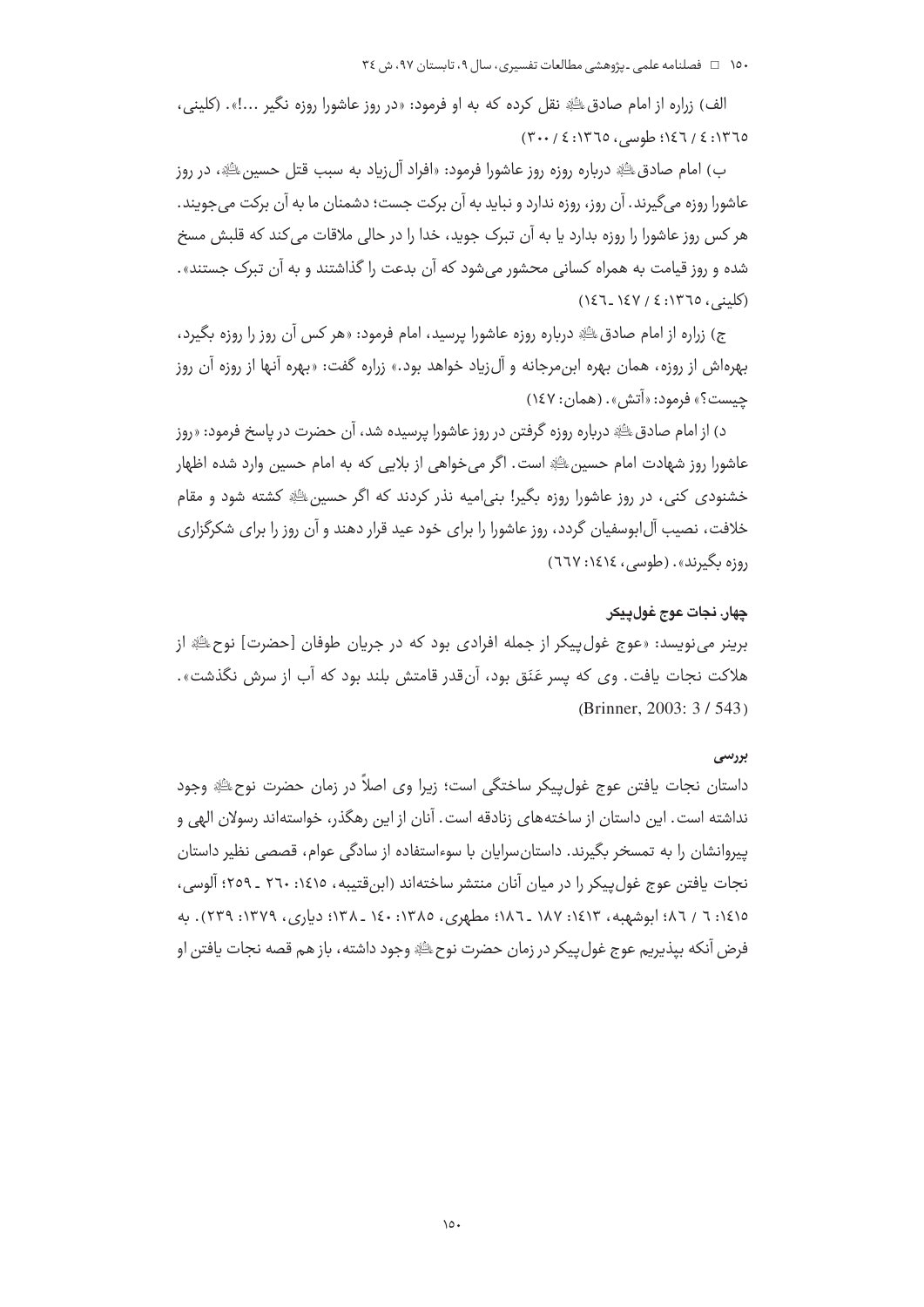ساختگی است؛ زیرا در داستان عوج غول،پیکر، می خوانیم که وی کافر بود و از سوار شدن بر کشتی خودداري كرد. حضرت نوحﷺ كافران قومش را نفرين كرد و از خدا خواست: «لَا تَذَرَّ عَلَى الْأَرْضِ مِنَ الْكَافِرِينَ دَيَّارًا» (نوح / ٢٦) . خدا درخواست نوح ﷺ را اجابت كرد و فرمود: «فَأَنْجَيْنَاهُ وَمَنْ مَعَهُ في الْفُلَكِ الْمَشْحُونِ ۞ ثُمَّ أَغْرَقْنَا بَعْدُ الْبَاقِينَ» (شعراء / ١٢٠ ـ ١١٩). إز آيات مذكور به‹دست مر آيد كه كافران قوم نوح ﷺ از ميان رفتند. پس عوج غول پيكر كه از كافران بوده، در جريان عذاب قوم نوح ﷺ به هلاكت رسیده است. (این کثیر، ۱٤١٩: ۳ / ٦٩)

#### حضرت ابراهيم الله

ريووين فايرستون (Reuven Firestone, 1952) درباره مسائل مربوط به حضرت ابراهيم ﷺ در قرآن ، پژوهش کرده که در ادامه به بررسی مهمترین دیدگاههای حاصل از پژوهش او پرداخته می شود:

## یک. پیامبران صاحب کتاب

فايرستون درباره ييامبران صاحب كتاب مي نويسد: «در قرآن، [حضرت] ابراهيم ﷺ و [حضرت] موسى ﷺ، تنها بیامبرانی هستند که به صراحت صاحب کتاب ذکر شدهاند». (1/ 5) Firestone, 2001: 1/

## بررسى

در قرآن کریم افزون بر حضرت ابراهیمﷺ و حضرت موسیﷺ، پیامبران دیگری هم بهصراحت، صاحب كتاب معرفي شدهاند. حضرت داوودﷺ، حضرت عيسى ﷺ في بيامبر خاتم ﷺ از اين دستهاند حنانکه خدای متعال می فرماید:

وَأَتَيْنَا دَاوُودَ زَبُورًا. (نساء / ١٦٣؛ اسراء / ٥٥) و به داوود زبور بخشیدیم. وَقَفَّيْنَا عَلَى آثَارِهِمْ بِعِيسَى ابنِ مَرْيَمَ مُصَدِّقًا لِمَا بَيْنَ يَدَيْهِ مِنَ التَّوْرَاةِ وَآتَيْنَاهُ الْإِنْجِيلَ فِيهِ هُدًى وَنُورٌ وَمُصَدِّقًا لِمَا بَيْنَ يَدَيْهِ مِنَ التَّوْرَاةِ وَهُدًى وَمَوْعِظَةً لِلْمُتَّقِينَ. (مائده / ٤٦) و عیسی پسر مریم را به دنبال آنان [پیامبران دیگر] درآوردیم، درحالی که تورات را که پیش از او بود تصدیق داشت، و به او انجیل را عطا کردیم که در آن، هدایت و نوری است و تصدیق کننده توراتِ قبل از آن است، و برای پرهیزگاران رهنمود و اندرزی است. ثُمَّ قَفَّيْنَا عَلَى آثَارِهِمْ بِرُسُلِنَا وَقَفَّيْنَا بِعِيسَى ابنِ مَرْيَمَ وَآتَيْنَاهُ الْإِنْجيلَ. (حديد / ٢٧) آنگاه بهدنبال آنان پیامبران خود را پے،دریے آوردیم و عیسی پسر مریم را در پے [آنان] آورديم و به او انجيل عطا كرديم.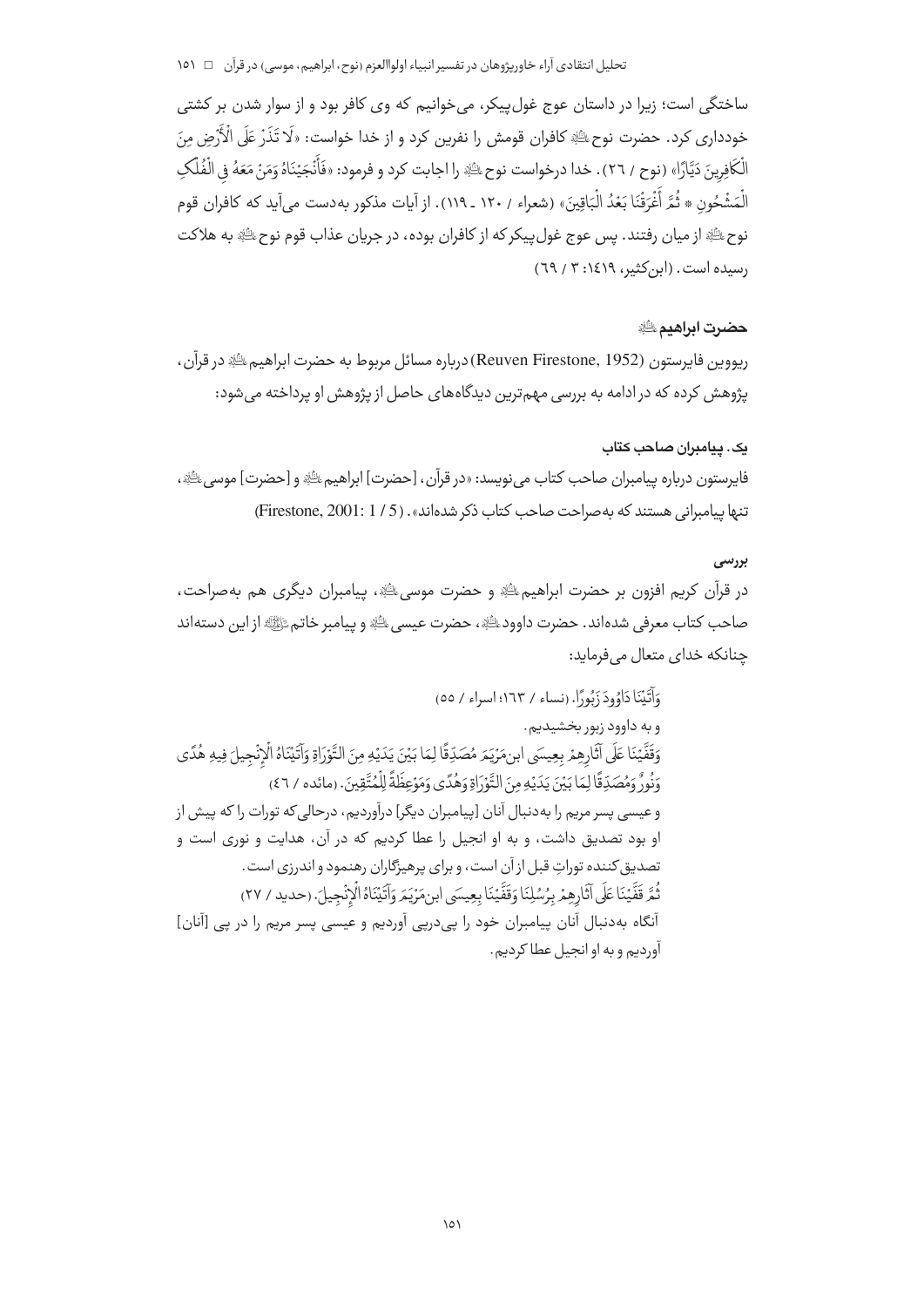۱۵۲ □ فصلنامه علمی ـیژوهشی مطالعات تفسیری، سال ۹، تابستان ۹۷، ش ٣٤

وَلَقَدُ آتَيْنَاكَ سَبْعًا مِنَ الْمَثَانِي وَالْقُرْآنَ الْعَظِيمَ. (حجر / ٨٧) و به راستي، به تو سبع المثاني [سوره فاتحه] و قرآن بزرگ را عطا كرديم.

پیامبرﷺ فرمود: «یکصد و چهار کتاب از جانب خدا فرستاده شده که ده کتاب از آنها بر آدمﷺ، پنجاه کتاب بر شیث ﷺ و سی کتاب بر ادریس ای انزل شد و تورات به موسی ای و انجیل به عیسی ﷺ و زبور به داوود ﷺ ارزانی گردید». (طبرسی، ۱۳۷۲: ۱۰ / ۷۲۲)

## دو. ذبيح كيست؟

آقاي فايرستون درباره اينكه كدام يک از فرزندان ابراهيم ﷺ، ذبيح بوده مي نويسد: «مطالعه كمّي متون تفسیری اولیه، نشان میدهد که اکثر مفسران قرآن تا اواسط قرن دوم هجری (نهم میلادی) [حضرت] اسحاق ﷺ را قرباني موردنظر مي دانستند، اما بعدها انتخاب [حضرت] اسماعيل ﷺ فزوني گرفت و این رویه تا به امروز یابرجا بوده است» . (10 / 1 : Firstone, 2001: 1)

## بررسي

به نظر می رسد اسماعیل ﷺ ذبیح بوده که برای اثبات آن دلایل زیر ارائه می شود:

١. در قرآن به اسماعيل ﷺ، صابر اطلاق شده نه به اسحاق ﷺ: «سَتَجِدُني إِنْ شَاءَ اللَّهُ مِنَ الصَّابِرِينَ (صافات / ١٠٢)؛ ان شاءالله مرا از شكيبايان خواهي يافت» و «وَ إِسْمَاعِيلَ وَ إِدْرِيسَ وَذَا الْكِفْل كُلُّ مِنَ الصَّابرينَ (انبياء / ٨٥)؛ و اسماعيل و ادريس و ذو الكفل را [ياد كن] كه همه از شكيبايان بودند.» اين صبر اسماعیل ﷺ بر ذبح بوده است. (مجلسی، ۱۶۰۳: ۱۲ / ۱۳۲: رازی، ۱۶۲۰: ۲۲ / ۳٤۷).

٢. اسماعیل ﷺ به دلیل مقاومت و بردباری در اطاعت فرمان خدا به قربانی|ش شایستگی مدال صفت «حليم» را نيز يافت (زماني، ١٣٨٥: ٥١٤). از سياق آيات قرآن كه مربوط به تولد فرزندان ابراهيم ﷺ است فهميده مي شود هر كجا كه خدا به غلام حليم بشارت داده منظور اسماعيل ﷺ است و هر كجا به غلام عليم بشارت داده مقصود اسحاقﷺ است (مليحة السادات، ١٣٨٣: ١٩١؛ شنقيطي، ۱٤١٧: ٤ / ٣٣٨ \_٣٣٧) . پس در آيات ١٠٧ \_١٠١ سوره صافات كه بشارت به غلام حليم داده شده و سيس ماجراي ذبح بيان مي گردد، غلام حليم، اسماعيل ﷺ است. (طباطبايي، ١٤١٧: ١٠ / ٣٣٥، ١٧ / ١٥٥؛ محلسی، ۱۶۰۳: ۱۲ / ۱۳۳؛ رازی، ۱٤۲۰: ۲٦؛ ۳٤۷)

٣. چون مكان ذبح در مكه و حضرت اسماعيل ﷺ در آنجا بوده و همراه يدر كعبه را تجديد بنا كرد، يس اسماعيل ﷺ ذبيح است. اصمعي گويد: «از ابا عمرو بن علاء پرسيدم ذبيح چه كسي بود؟ گفت: عقلت کجا رفته؟ اسحاق کی به مکه آمده است؟ اسماعیل ﷺ در مکه بود که همراه پدرش کعبه را بنا کرد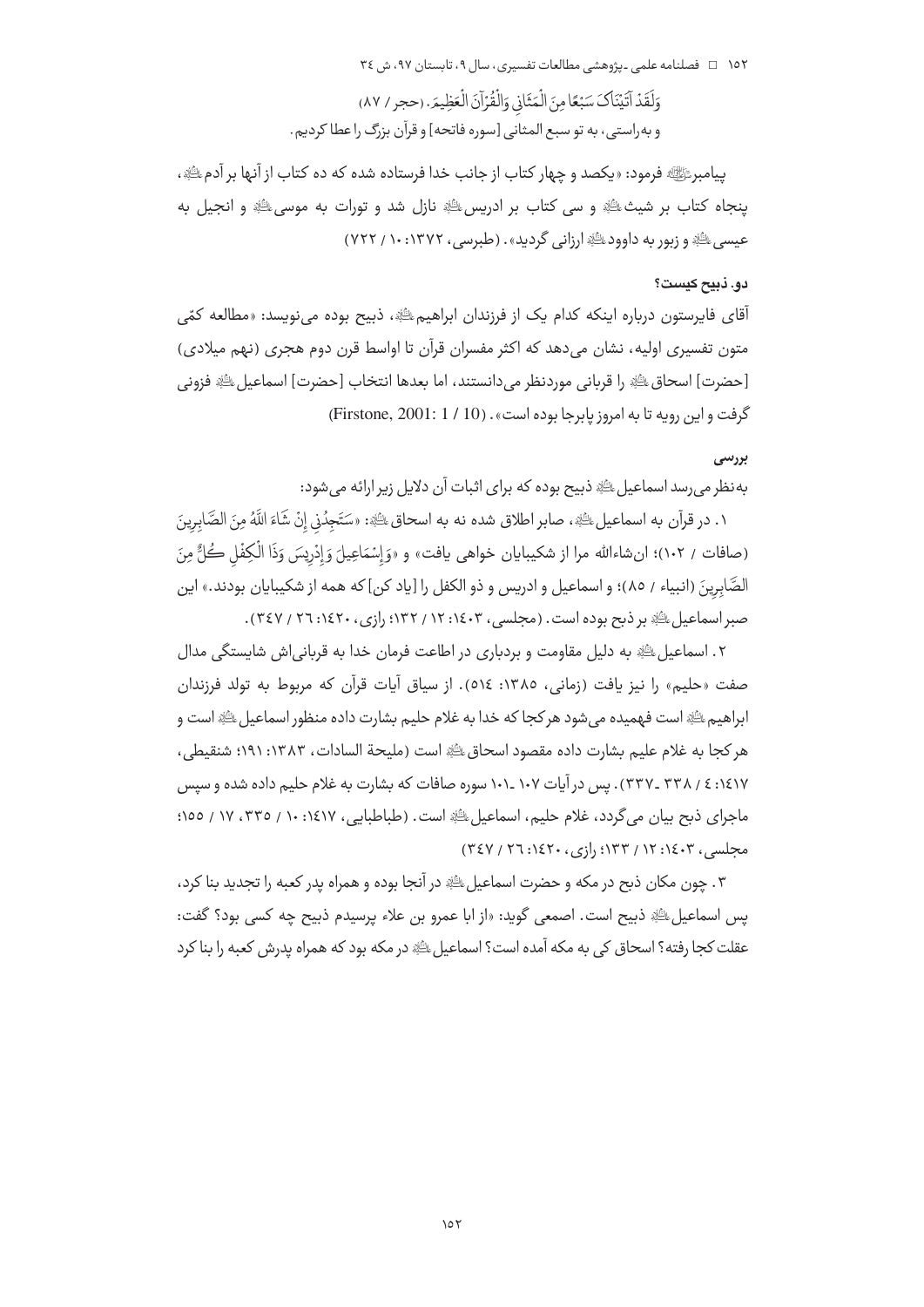و محل ذبح هم در مکه بوده است» (طبرسی، ۱۳۷۲: ۸ / ۷۰۸؛ مجلسی، ۱۶۰۳: ۱۲ / ۱۳۲؛ ۱۶٫۰، ۱۶۲۰: ٣٤٧ / ٣٤٧). امام باقر ﷺ فرمود: «مكان ذبح، جمره وسطى بوده است». (كليني، ٢٠٩-٢٠٨\_٢٠٨ \_٢٠٨)

٤. چنان که پیش تر گذشت فاپرستون بیان کرد: «مطالعه کمّی متون تفسیری اولیه، نشان می دهد كه اكثر مفسران قرآن تا اواسط قرن دوم هجري [حضرت] اسحاق را قرباني موردنظر مي دانستند». (Firstone, 2001: 1/10)

مشخص نیست که وی این مطلب را از کجا بیان میکند، حال آنکه اکثر صحابه، تابعیان و تبع آنان قائل به ذبيح بودن اسماعيل ﷺ هستند. سيوطى در *رساله القول الفصيح في تعيين الذبيح* گفته است: «ابن عمر، ابوهريره، ابوالطفيل، سعيد بن جبير، مجاهد، شعبي، يوسف بن مهران، حسن بصري، محمد بن كعب قرظي، سعيد بن مسيب، ابوجعفر باقر، ابوصالح، ربيع بن انس، كلبي، ابوعمرو بن علا، احمد بن حنبل و اکثر محدثان گفتهاند که ذبیح، اسماعیل بوده نه اسحاق». (آلوسی، ١٤١٥: ١٢ / ١٢٨)

ابن|سحاق، سهیلی و ابن سلام جمحی در کتاب *طبقات الشعراء* گفته|ند: «عمر، ابن مسعود، مسروق، عكرمه، سعيد بن جبير، مجاهد، عطاء، شعبي، مقاتل، عبدالله بن عمر، ابن،ميسره، زيد بن اسلم، عبدالله بن شقيق، زهري، ابن!بي،برده، مكحول، عثمان، سدى، حسن، قتاده و ... قائل به ذبيح بودن اسماعیل بودهاند». (رازی، ۱٤۲۰: ۲٦) / ۳٤٧؛ مجلسی، ۱٤٠٣؛ ۱۲ / ۱۳۲)

٥. رواياتي كه از طريق شيعه از اهل بيت ﷺ نقل شده، ذبيح را اسماعيل ﷺ مي دانند (طباطبايي، ١٤١٧: ٧ / ٢٣٢). بعضي از روايات اهل بيت ﷺ كه اسحاق ﷺ را ذبيح قلمداد مي كنند حمل بر تقيه می شوند. (همان، ۱۷ / ۱۵۵؛ مجلسی، ۱۶۰۳: ۱۲ / ۱۳۵)

به برخی از روایاتی که حاکی از ذبیح بودن اسماعیل ﷺ هستند در زیر اشاره می گردد:

الف) در زيارت امام رضاءلخُ آمده است: «السَّلَام عَلَيك يا وَارِثَ إِسْمَاعِيلَ ذَبِيحِ اللَّهِ» . (صدوق ، ١٣٧٨:  $(179/1)$ 

ب) پيامبرﷺ فرمود: «أَنَا ابنِالنَّبِيحَين» و در ادامه بيان كرد كه منظور از النَّبِيحَين: إِسْمَاعِيلَ بْنَ ابراهيم لِثَانِهِ الْخَلِيلِ وعبدالله بْنَ عَبْدِ الْمُطَّلِبِ است . (همان: ١ / ٢١٠)

ادعاى ذبيح بودن اسحاق ﷺ از كعب الأحبار منشأ گرفته است. (ابن كثير، ١٤١٩: ٧ / ٢٨)

يهوديان بهرغم آنكه مي دانستند اسماعيل ﷺ ذبيح بوده، بهسبب حسادت بر عرب، ادعاى ذبيح بودن اسحاق ﷺ را مطرح كردند. (طبرسي، ١٣٧٢: ٨ / ١٠٧؛ مجلسي، ١٤٠٣: ١٢ / ١٣٤)

## سه. تدرستي بدر ابراهيم اللَّهِ و نباكان محمد ﷺ

فايرستون درباره بت يرست بودن يدر ابراهيم ﷺ و اجداد پيامبرﷺ مي نويسد: «[حضرت] ابراهيم ﷺ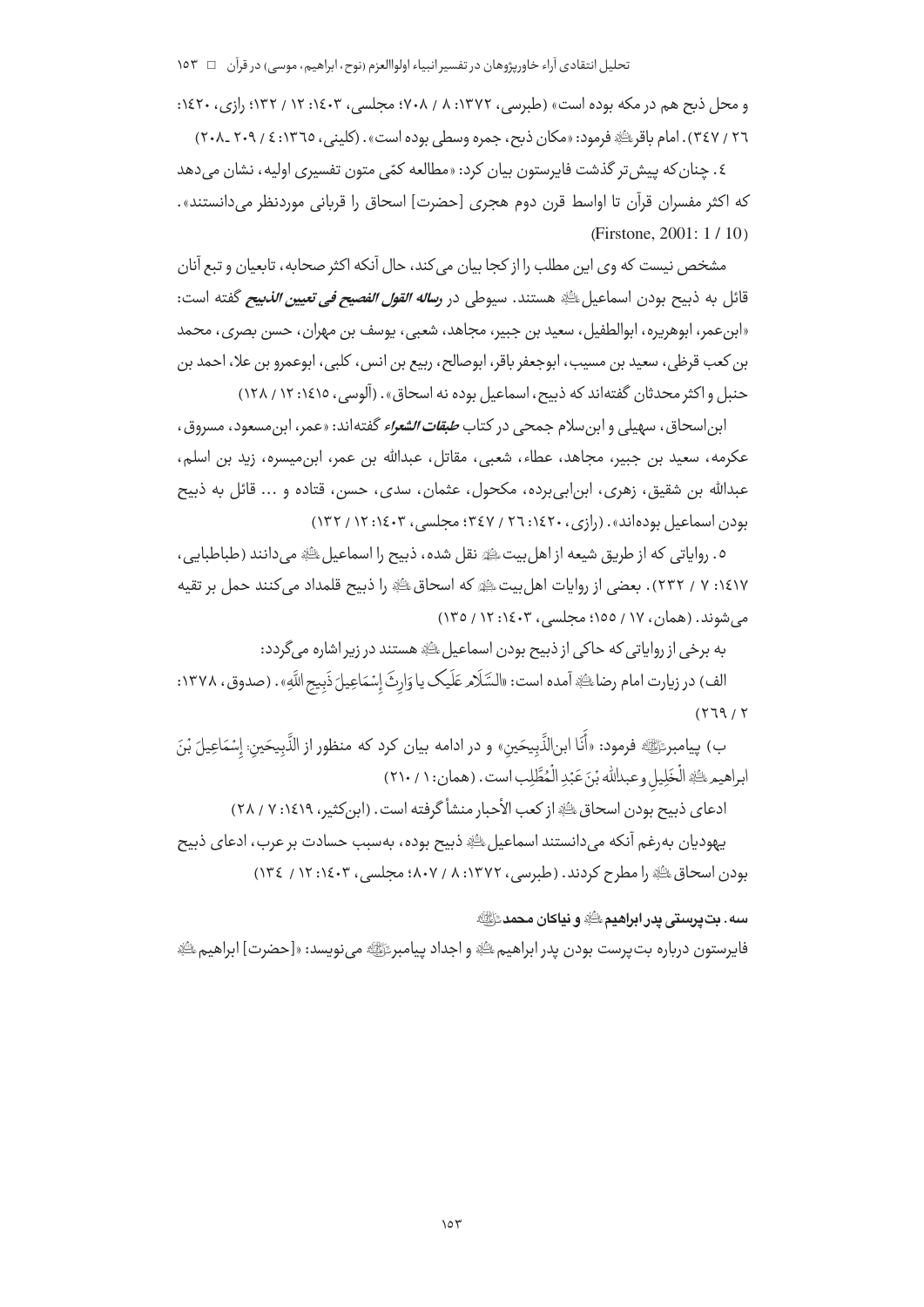بەرغم دشمنی پدرش با وی، به درگاه خدا دعا میکند که گناه بتپرستی پدرش بخشوده گردد. این جخش از قصه [حضرت] ابراهيمﷺ احتمالاً [حضرت] محمّدﷺ را شديداً تحت تأثير قرار داده است و هم او، مطابق روایات، ارزو داشته که همین کار را در حق نیاکان بتپرست خویش انجام دهد». Firstone, 2001: 1 / 7

## **بررسی**

چنان که گذشت فایرستون ، پدر ابراهیم ﷺ و نیاکان حضرت محمدﷺ را بت پرست دانست . در هر دو مورد نظر عالمان شیعه برخلاف این دیدگاه است؛ زیرا انان پدر ابراهیم ﷺ و اجداد پیامبرﷺ را موحد میدانند (مفید، ۱۶۱۳؛ ۴۹:۱۶۹: ۱۶/۵/۱۶ (۱۷۵؛ طبرسی، ۱۳۷۲: ٤ / ٤٩٧؛ مجلسی، ۱۶۰۳: ۱۲ / ٤٩؛ عاملی، ۱۷۶:۰۲ / ۷۵ ـ ۷۶). برای اثبات بتپرست نبودن پدر ابراهیم اِشَّهِ و نیاکان حضرت محمدﷺ -دلایل زیراقامه میشود:

۰. به حکم عقل، پیامبرﷺ باید از هر چیز*ی* که موجب نفرت و دوری مردم از وی میشود، منزه و .<br>پاک باشد (حلّی، ۱۶۱۲: ۳۰۰). مشرک بودن نیاکان پیامبرﷺ موجب نفرت و دوری مردم از وی میشود، پس نیاکان پیامبرﷺ باید از شرک منزه باشند. اگر نیاکان پیامبری مشرک یا کافر باشند، امت ان پیامبر از اجابت دعوت وی و قبول سخنانش سر باز خواهند زد و دلیل خواهند اورد که پدرانِ خود تو بر ایین بتپرستی بوده حال ما را از ان نهی میکنی؟ و این عیب مانع از دعوت یک پیامبر میشود. (رازی، ۱٤۰۸: ۳٤٠/ ۳٤٠)

۲ . بدیهی است که قسمتی از اخلاق و رفتار انسان ، موروثی پدران است و یک پدر مشرک نمیتواند فرزندی معصوم که هیچ رذیله اخلاقی نداشته باشد، به دنیا بیاورد. (إربلی، ۱۳۸۱: ۲ / ٦٥)

.<br>۳. خدای متعال میفرماید: «الَّذِی یَرَاکَ حِینَ تَقُومُ \* وَتَقَلُّبَکَ فِي السَّاجِدِینَ (شعراء / ۲۱۹ ـ ۲۱۸)؛ آن  $\ddot{\phantom{0}}$  $\overline{\phantom{a}}$ i أ  $\overline{\phantom{a}}$  $\overline{\phantom{a}}$ -کس که چون [به نماز] برمیخیزی تو را میبیند \* و حرکت تو را در میان سجدهکنندگان [می نگرد].» مفسران این ایات را دلیل بر موحد بودن پدران پیامبرﷺ میدانند. (ابوحیان اندلسی، ۱٤۲۰: ۸ / ۱۹۸؛ كاشانى، ١٣٣٦: ٦ / ٤٥٧؛ طوسى، ١٤١٣: ٨ / ٦٨؛ قمى، ١٣٦٧: ٢ / ١٢٥)

خدا پیامبرﷺ را میدید که در اصلاب پاکان و یکتاپرستان و پیامبران جابهجا میشد تا اینکه به دنیا امد و بر مسند نبوت نشست. (طبرسی، ۱۳۷۲: ۷ / ۳۲٤ ـ ۳۲۳) -

ر امام باقر ظُهِ و امام صادق ظُهِ در تفسير «وَتَقَلُّبَکَ فِي السَّاجِدِينَ» (شعراء / ٢١٩)؛ چنين آمده i ;  $\ddot{\phantom{0}}$  $\overline{\phantom{a}}$ 'ست: «پیامبرﷺ در صلب پیامبران قرار داشت، تا اینکه خدا او را از صلب پدرش از ازدواجی پاک و دور از هر گونه ناپاکی بیرون فرستاد» (قمی، ۱۳٦۷: ۲ / ۱۲٥؛ حویزی، ۱۶۱۲: ٤ / ٦٩؛ مکارم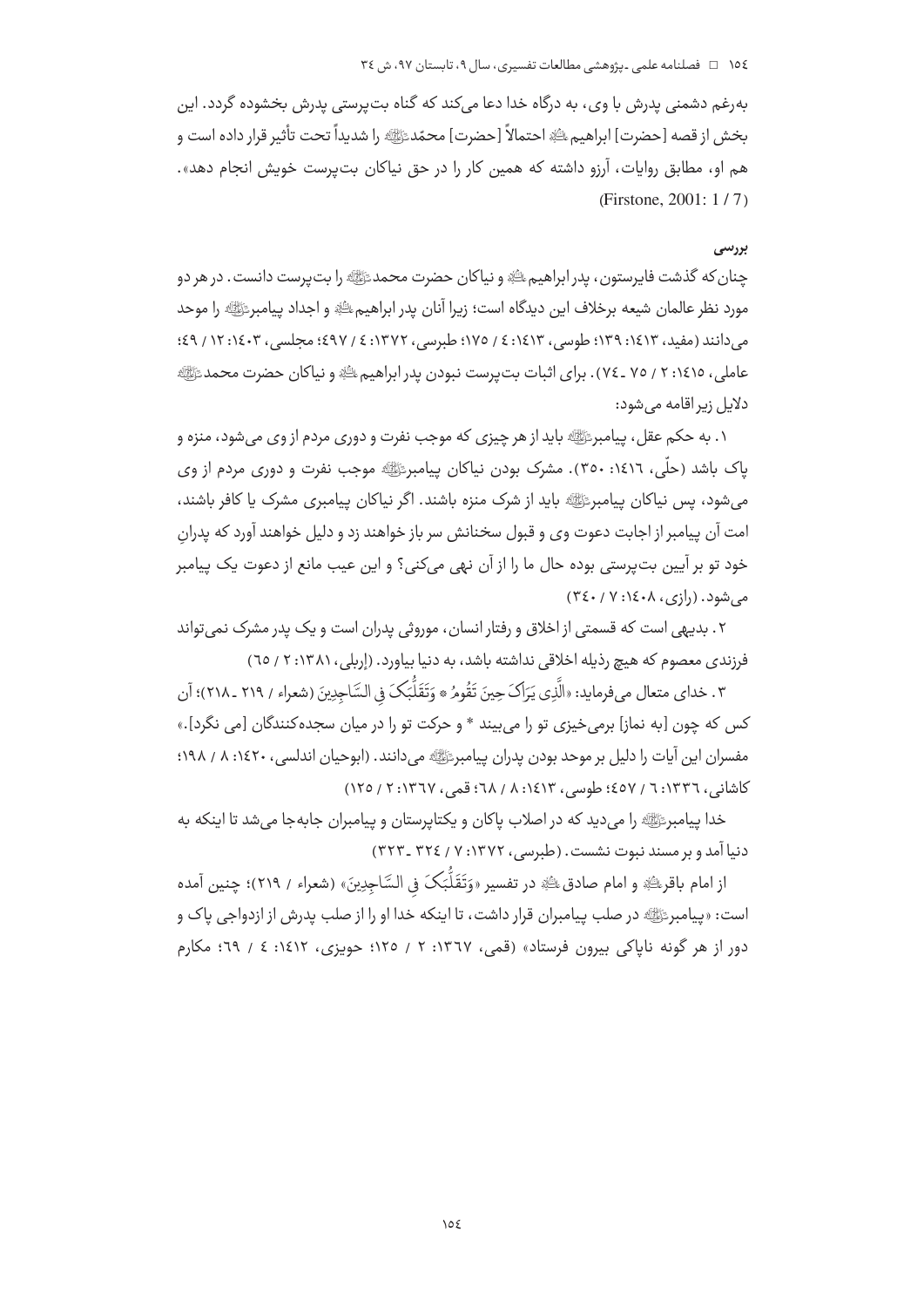شیرازی، ١٣٧٤: ١٥ / ٣٧١؛ طبرسی، ١٣٧٢: ٧ / ٣٢٤؛ طوسی، ١٤١٣: ٨ / ٦٨). این حدیث از ابن عباس نيز نقل شده است. (قرطبي، ١٣٦٤: ١٤ / ١٤٤؛ سيوطي، ١٤٠٤: ٥ / ٩٨)

٤. حضرت ابراهيم ﷺ و حضرت اسماعيل ﷺ بعد از بناي كعبه دعا كردند كه خدا نسل آنان را مسلمان قرار دهد: «رَبَّنَا وَاجْعَلْنَا مُسْلِمَيْنِ لَکَ وَمِنْ ذُرِّيَّتِنَا أُمَّةً مُسْلِمَةً لَکَ» (بقره / ۱۲۸)؛ و آنان را از پرستش بتها به دور دارد «وَاجْنُبْنِي وَبَنَّ أَنْ نَعْبُدَ الْأَصْنَامَ» (ابراهيم / ٣٥). خداي متعال اين دعاي حضرت ابراهیم ﷺ را استجابت کرد (طبری، ۱۶۱۲، ۱۳ / ۱۵۱). پس بنابر دعای حضرت ابراهیم ﷺ و استجابت آن، نياكان پيامبرﷺ موحد بودند.

٥. رواياتي وجود دارد كه حاكي از موحد بودن اجداد پيامبرند (كليني، ١٣٦٥: ١ / ٤٤٧؛ صدوق، ۴۰): ۱ / ۳۱۳؛ مفید، ۱۶۱۳؛ ۱۳۹؛ طوسی، ۱۳٦٥: ٦ / ۸۰ و ١٤١٤: ۲ / ۱۷٥؛ طبرسی، ۱۳۷۲: ٤ / ٤٩٧؛ رازي، ١٤٢٠؛ ٢٤: ٣٢ / ٥٣٧، ١٣، ٣٣؛ طبرسي، ١٤١٢: ٤٤٠؛ ابن طاووس، ١٣٦٧: ٥٩٠، ٦٠٨ \_ ٦٠٧؛ مجلسی، ۲۰۰۳: ۱۲ / ٤٩، ١٥ / ١٢٧، ٧٤ / ٥٦، ٩٦ / ٣٨٤، ٩٧ / ١٨٧، ٩٨، ٢٠٠ و ٣٣٢: موسوى، ١٤١٠: ٥٦). ازجمله اين روايات آن است كه پيامبرﷺ فرمود: «لَمْ يزَلْ ينْقُلُنِي اللَّهُ مِنْ أَصْلَابِ الظّاهِرِينَ إِلَى أَرْحَامِ الْمُطَهَّرَاتِ حَتَّى أَخْرَجَنِي فِي عَالَمِكْمْ هَذَا لَمْ يدَنِّسْنِي بِدَنَسِ الْجَاهِلِيةِ (رازي، ١٤٠٨: ٧ / ٣٤١)؛ خداوند همواره مرا از صلبهای طاهر به رحمهای پاک منتقل میساخت تا اینکه مرا به عالم شما آورد و هرگز به آلود*گی ه*ای جاهلیت، مرا نیالود». کلمه طاهرین و مطهرات در این روایت نشان می دهد که يدران و مادران رسول خداﷺ موحد و خدايرست بودهاند، چون مشرک طاهر نيست، همان گونه که قرآن ميگويد: «إنَّمَا الْمُشْرِكُونَ نَجَسٌّ » (توبه / ٢٨)؛ حقيقت اين است كه مشركان ناياكند. يس نياكان ييامبرﷺ موحد بودهاند كه ازآنان با لفظ طاهرين و مطهرات تعبير آورده شده است.

٦ . بر اساس متون تاریخی، دلائلی وجود دارد که موحد بودن نیاکان پیامبرﷺ را ثابت می کند. براي مثال، عبدالمطلب جد پيامبرﷺ بهدليل عمل به آيين حنيف ابراهيمي به ابراهيم ثاني ملقب شده است (یعقوبی، ۱۳٤۷: ۲ / ۱۱) و از وی شعری نقل شده که مطلع آن چنین است:

> يا ربِّ انتَ الأحد الفرد الصمد لين شِئتَ ألهَمتَ الصواب و الرشد پروردگارا تویی یگانه یکتای صمد، اگر بخواهی حق و راستی را الهام می کنی. (همان: ۱ / ۳۲۰)

# حضرت موسے ﷺ

خانم کرنیلیا شاک (Cornelia Schock) درباره مسائل مربوط به حضرت موسی ﷺ در قرآن، پژوهش کرده که در ادامه به بررسی مهمترین دیدگاههای حاصل از پژوهش او پرداخته می شود: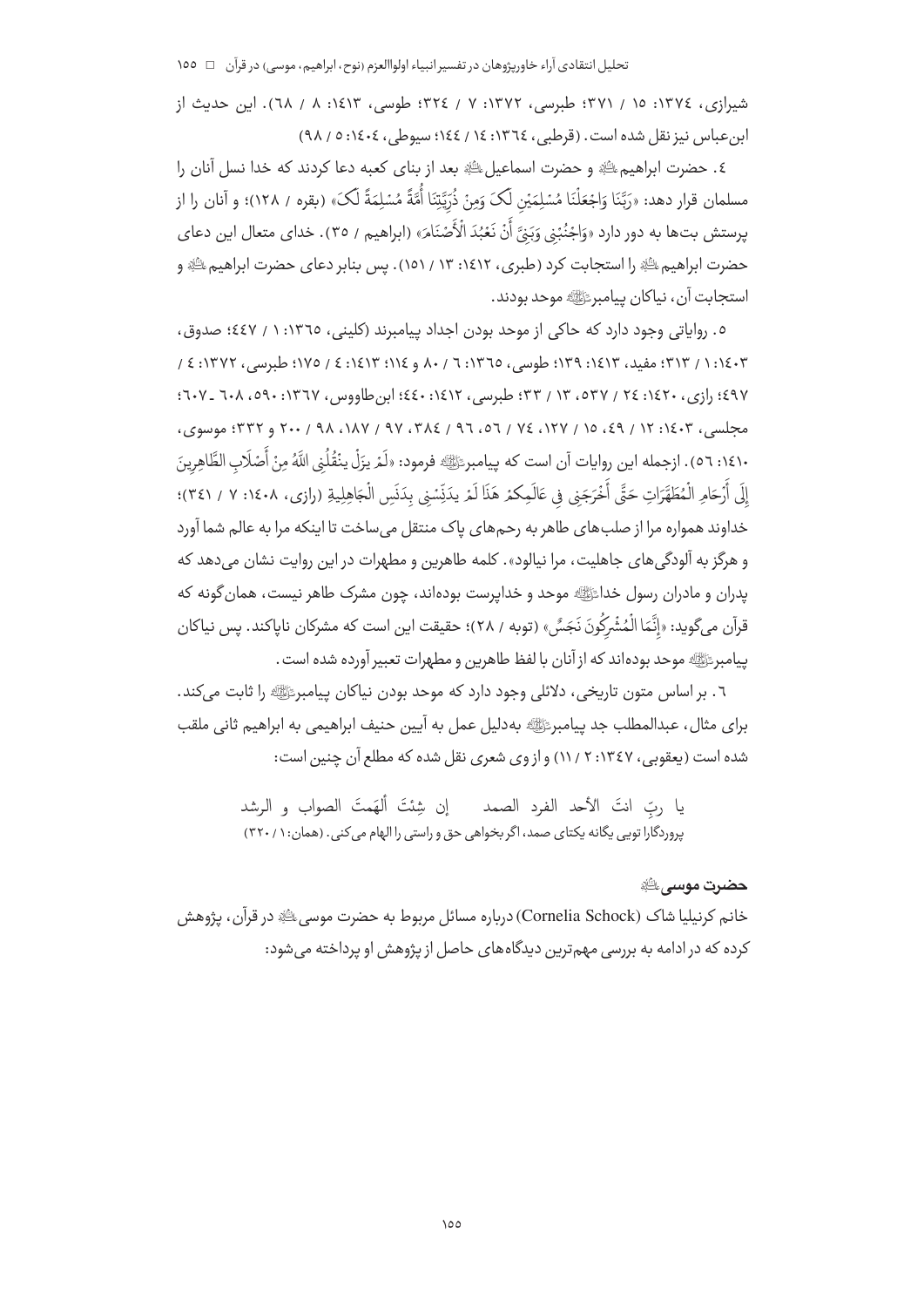#### يک. اقتباس قرآن از کتب عهدين

شاک مینویسد: «ارجاعات به [حضرت] موسی ﷺ در سراسر قرآن، از جمله سورههای مکی براکنده شدهاند، ولي اكثر روايات مربوط به [حضرت] موسى ﷺ در دوران مدنى وحى بوده است، آن هم هنگامی که [حضرت] محمدﷺ در تماسی نزدیک با پهودیان قرار گرفت. موضوعات روایات قرآنی [حضرت] موسى ﷺ، به روايات كتاب مقدس و پس از آن عطف دارد. جزئيات روايات قرآن و تفاسير صدر اسلام، گواه تأثیر عمیق کتاب دعای شام فصح بر [حضرت] محمدﷺ و صدر اسلام بوده است». (Schock, 2003: 3/419)

## بررسي

تأمل در مطالبی که گذشت، نشان میدهد خانم شاک درصدد القای شبهه اقتباس قرآن از کتب عهدین است (برای اطلاع از شبهه اقتباس قرآن از کتب عهدین، ر.ک: معرفت، ۱۳۸۲: ۱۱ ـ ۷)؛ شبههای که بنابر دلایل ذیل یذیرفتنی نیست:

١. هيچگونه دليل و شاهد تاريخي براي فراهم بودن امكانات و زمينههاي اقتباس و انتقال آموزههای کتب عهدین به قرآن وجود ندارد؛ زیرا کتب عهدین در عصر ظهور اسلام به عربی ترجمه نشده، بلكه ترجمه آنها سال ها يس از رحلت پيامبرﷺ صورت گرفته است (مغنيه، ١٩٨٦: ٨٢)، حتى خاوریژوهانی چون جرهارد بوئرینگ (Gerhard Böwering) و نیل رابینسون (Neal Robinson) به ابن مطلب اعتراف كردهاند. (8 / 3 : 2003: 1 / 316; Robinson, 2003: 3 / 8)

حضرت محمدﷺ نیز نه تنها با زبان عبری آشنا نبود، بلکه اصولاً خواندن نمیدانست و دیدارهایی هم که بین کشیشان مسیحی و خاخامها با پیامبرﷺ برای انتقال معارف عهدین به آن حضرت باشد، در هیچ گزارش تاریخی نیامده است (بلاذری، ۱۳۹۸: ٤٥٩؛ ابن هشام، بی تا: ۲ / ۳۳۸؛ مغنيه، ١٩٨٦: ٨٢). از ويژگي هاي ترديدناپذير زندگاني پيامبر اعظم ﷺ طبق صريح قرآن و تاريخ، آن است که آن حضرت پیش از دعوت به اسلام، خواندن و نوشتن نمی دانسته، به مدرسهای نرفته، نزد کسی برای آموختن زانو نزده، کتابی را نخوانده و چیزی را ننوشته است (رازی، ۱٤۲۰، ۵ / ۳۱۰، ۹ / ٦٤؛ طوسی، ۱۶۱۳: ۱۰ / ٤؛ فیض کاشانی، ۱۶۱۹: ٤ / ۱۱۹؛ ذهبی، ۱۶۱۰: ۲ / ۳۷۰؛ مطهری، ۱۳۲۹: ۹؛ جعفريان، ١٣٧٣: ١ / ١٩١). قرآن بيان مي دارد: «وَمَا ڪُنْتَ تَتْلُو مِنْ قَبْلِهِ مِنْ كِتَابٍ وَلَا تَخُطُّهُ بِيَمِينِكَ إذًا لَارْتَابَ الْمُبْطِلُونَ؛ (عنكبوت / ٤٨)؛ و تو هيچ كتابي را پيش از اين نمي خواندي و با دست [راست] خود [کتابی] نمی نوشتی ، وگرنه باطل|ندیشان قطعاً به شک می|فتادند.» پیداست که چنین شخصی ، نمي تواند كتابي را كه شامل عقايد عالى، معارف متعالى، احكام و دستورهاي جهاني و جاوداني است،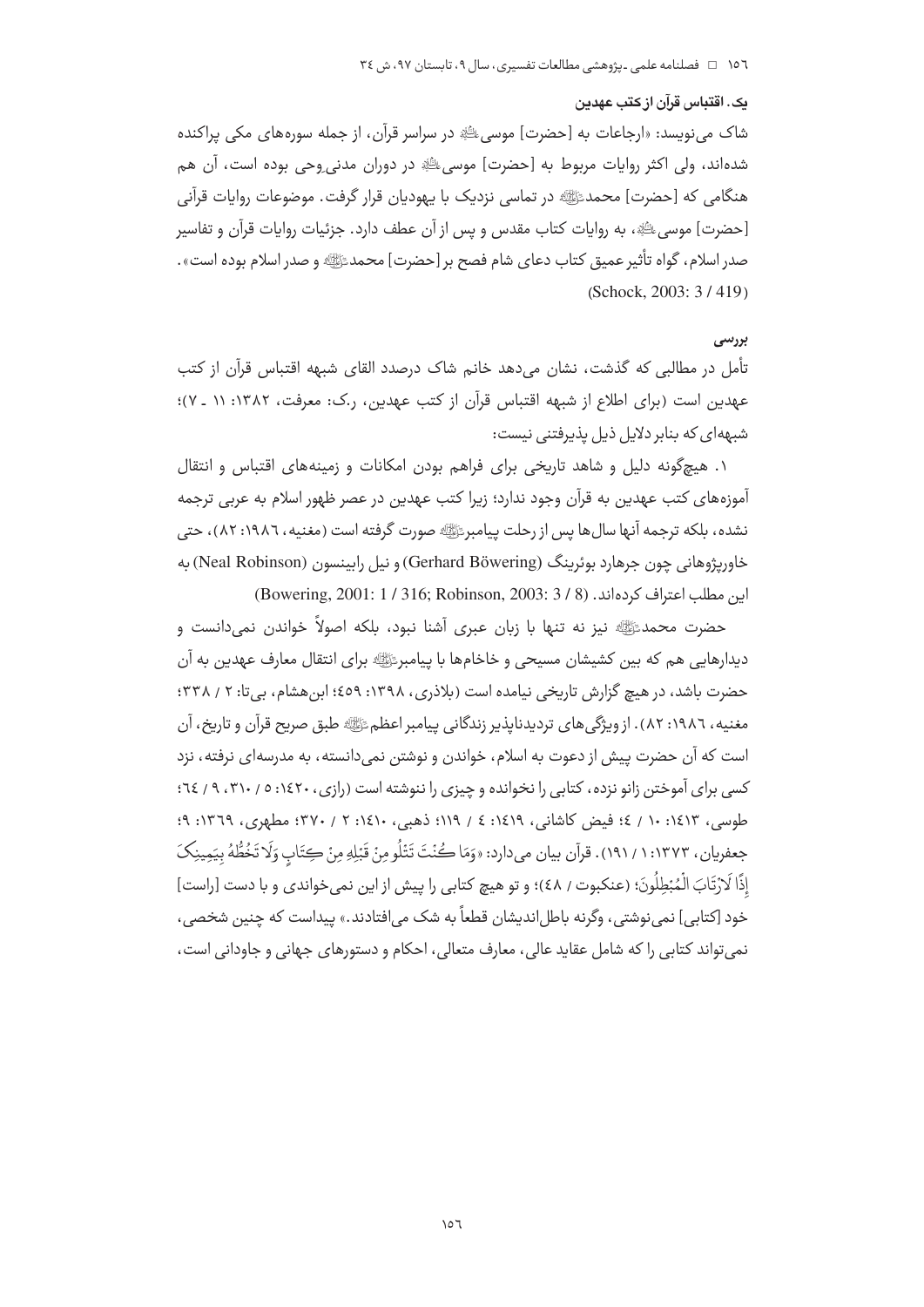بدون ارتباط با خدا و تحت تأثير فرهنگ زمانه و يا در اثر ملاقات يک يا چند ساعته با اين يا آن، رقم بزند و يديد آورد.

اگر کسی بر اقتباس از کتاب های گذشته قادر باشد، لازم است دانش و تحربههای علمی عصر خود را داشته باشد، درحالي كه پيامبرﷺ چنين نبوده است .

٢. همان گونه كه مي دانيم، پيامبرﷺ قرآن را به عنوان وحي الهي معرفي كرد. حال لازمه اعتقاد به اقتباس قرآن از کتب عهدین، این است که حضرت محمدﷺ دروغگو دانسته شود، درحالی که صداقت آن حضرت آن قدر در حد عالی بود که مشرکان قریش وی را «محمد امین» لقب دادند، تا حدی که وقتی دعوت آغازین خود را به جمع بزرگان قریش اعلام کرد و پرسید: «آیا تاکنون دروغی از من شنیده اید؟» باسخ دادند: «خبر، آن جنان به راست گوبی ات ایمان داریم که اگر در روز ادعا کنی شب است، تصديقت خواهيم كرد!» حتى خاوريژوهاني چون: جان ديون يورت، توماس كارلايل، مونتگمری وات و جرجی زیدان، به صداقت پیامبرﷺ اقرار کردهاند. (دیون یورت، ۱۳۸۸: ۲۹؛ زمانی، ١٣٨٥: ١١١ -١٠٩؛ زيدان، ١٣٥٢: ٢٤ -٢٣)

٣. اهل كتاب با حضرت محمدﷺ دشمني داشتند و عليه حضرت، توطئههاي فراوان تدارك دیدند و از هیچ کاری برای تضعیف اسلام کوتاهی نکردند. پس اگر حضرت محمدﷺ قرآن را از اهل کتاب گرفته بود، حتماً خبر آن را منتشر می کردند و می گفتند: این قرآن را از ما آموخته یا از کتاب های ما گرفته و برای شما قرائت می کند؛ درحالی که اهل کتاب سخن های زیادی نقل کردهاند، اما این مطلب را مطرح نساختهاند و اگر مطلبی گفته بودند، مانند سایر مطالب آنان، به ما می رسید.

٤. بسیاری از داستان های پیامبران که در قرآن کریم طرح شده، در کتب عهدین بافت نمی شوند؛ ازجمله داستان حضرت هود، صالح و شعيبﷺ. اگر پيامبرﷺ قرآن را از اهل كتاب آموخته بود، اين اضافات را در کتاب خود مطرح نمی فرمود. (ماضی، ۱٤٢٢: ١٤٨)

٥. همخوان بودن آغاز و پایان کتابی که در طول ٢٣ سال به سرانجام رسیده، گواه محکم دیگری بر آسمانی و وحیانی بودن آن است؛ زیرا اگر این کتاب فرآورده فکر بشر و فراهم آمده و برگرفته از آیین های مختلف و فرهنگ های موجود در جزیرةالعرب بود، یک دستی لازم را نداشت و اختلافات فراوانی در آن مشهود بود: «أَفَلَا يَتَدَبَّرُونَ الْقُرْآنَ وَلَوْ كَانَ مِنْ عِنْدِ غَيْرِ اللَّهِ لَوَجَدُوا فِيهِ اخْتِلَافًا كَثِيرًا (نساء / ٨٢)؛ آيا در [معاني] قرآن نمي|نديشند؟ اگر از جانب غير خدا بود قطعاً در آن اختلاف بسياري مي يافتند».

٦ . چگونه قرآن می تواند برگرفته از کتب عهدین باشد، درحالی که آیات فراوانی، پهودیان و مسیحیان را به شدیدترین وجه ممکن توپیخ می کنند. (بقره / ٥١، ٦١، ٩١، ٩١، ٩٧، ٩٨، ١٠٠، ٢١١؛ آل عمران / ٧٠،

 $\circ \vee$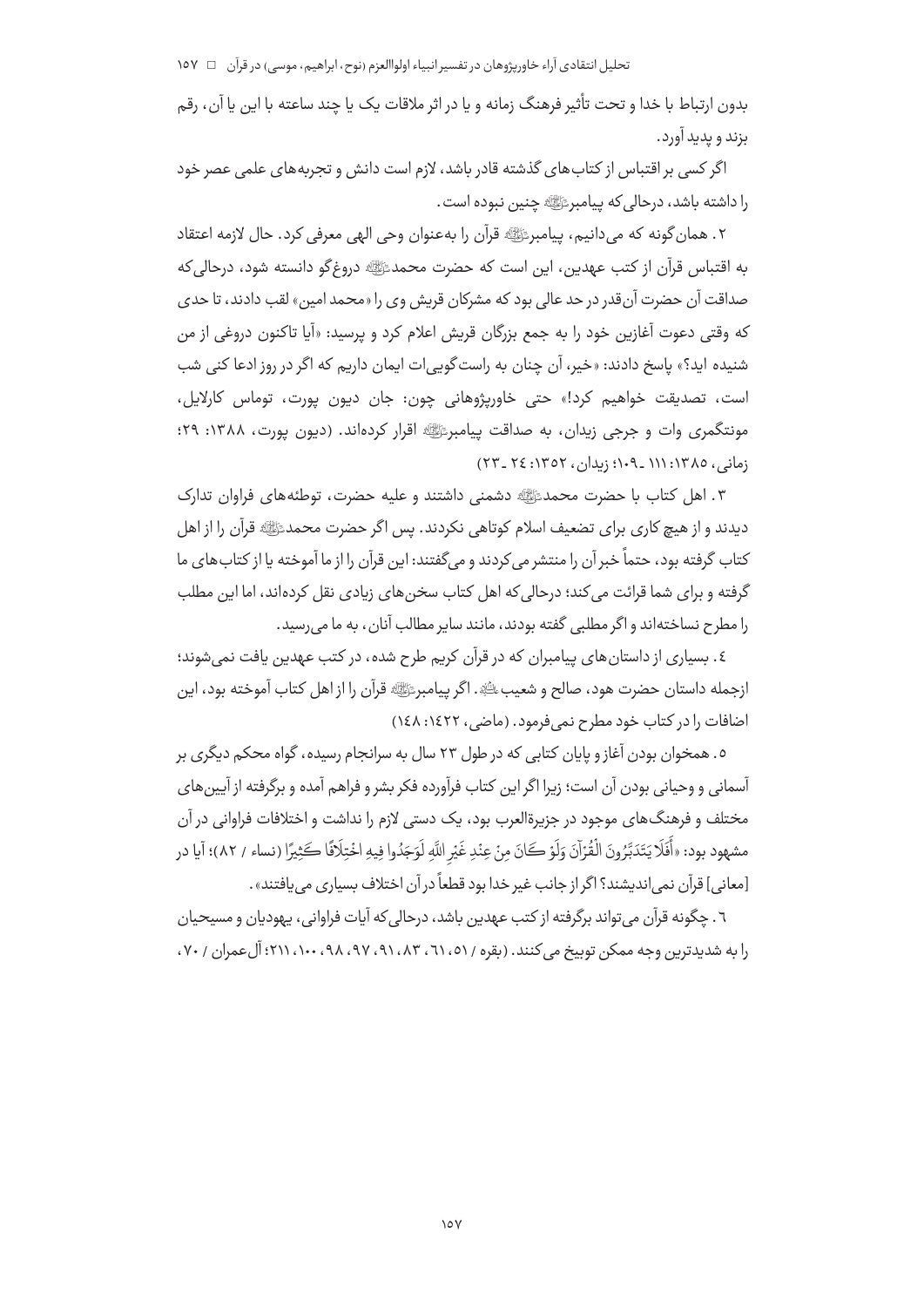## ٧١، ٧٥؛ نساء / ١٥٣، ١٥٥، ١٧١؛ مائده / ١٤، ١٧، ٦٠، ٧٠، ٧٣، ٨٢، ١١٦: توبه / ٣٠؛ حديد / ٢٧)

٧ . وجود تفاوت بين قرآن و عهدين، دليل آن است كه قرآن برگرفته از آنها نيست . اين تفاوت ها در حوزههای مختلف عقاید، اخلاق، احکام و قصص خود را نشان داده است و گاهی این موارد، از حدّ تفاوت فراتر رفته، به تقابل با فرهنگ یهودی و مسیحی رایج و نفی برخی عناصر آنها منتهی می شود (خوپي، ١٣٩٤: ٦٨ ـ ٥٧). براي مثال، قرآن كريم تثليث مسيحيت را رد مي كند: «لَقَدْ كَفَرَ الَّذِينَ قَالُوا إِنَّ اللَّهَ ثَالِثُ ثَلَاثَةٍ وَمَا مِنْ إِلَهٍ إِلَّا إِلَهٌ وَاحِدٌ وَإِنْ لَمْ يَنْتَهُوا عَمَّا يَقُولُونَ لَيَمَسَّنَّ الَّذِينَ كَفَرُوا مِنْهُمْ عَذَابٌ أَلِيمٌ (مائده / ٧٣)؛ كساني كه [به تثليث قائل شده و] گفتند: «خدا سومين [شخص از] سه [شخص يا سه اقنوم] است، قطعاً کافر شدهاند، و حال آنکه هیچ معبودی جز خدای یکتا نیست و اگر از آنچه می گویند باز نایستند، به کافران ایشان عذابی دردناک خواهد رسید».

## دو. درآوردن پای پوش

خانم شاک درباره آیه ۱۲ سوره طه میگوید: «مفسران توضیح میدهند که پای پوش های [حضرت] موسى لِلَّهِ از يوست لاشه الاغ؛ يعني حيواني ذبح نشده، دوخته شده بود؛ يس به [حضرت] موسى اللَّهِ فرمان داده می شود که بای پوشش را بیرون آورد». (Schoc, 2003: 3 / 421k)

#### بررسى

خداي متعال ميفرمايد: «إِنِّي أَنَا رَبُّكَ فَاخْلَعْ نَعْلَيْكَ إِنَّكَ بِالْوَادِ الْمُقَدَّسِ طُوًى (طه / ١٢)؛ اين منم پروردگار تو، پای پوش خویش بیرون آور که تو در وادی مقدس «طُوی» هستی!»

بررسی تفاسیر (طبری، ۱۶۱۲، ۱۸ / ۲۷۸؛ فراء، بے تا: ۲ / ۱۷۵؛ مقاتل، ۱۶۲۳، ۳ / ۲۲)، نشان می دهد دیدگاهی را که خانم شاک در تفسیر آیه مذکور بیان کرده، برگرفته از روایاتی ضعیف است (طباطبایی، ۱٤١٧: ١٤ / ١٥٩؛ قمی مشهدی، ١٣٦٨: ٥ / ٢٤١). روایاتی که پای پوش حضرت موسی ﷺ را ساخته شده از یوست الاغی ذبح نشده میدانند، از کعب الاحبار روایت شدهاند (طبری، ۱۶۱۲: ۱۸ / ۲۷۸). از آنجا که روایات اسرائیلی فراوانی از وی نقل شده، این امر احتمال اسرائیلی بودن روایات مذکور را به ذهن متبادر می کند و پر واضح است اسرائیلیات تا چه حد بی بایهاند، بنابراین خانم شاک در تفسیر آیه ۱۲ سوره طه، نامناسب ترین قول تفسیری را بیان کرده و اقوال تفسیری دیگر را که با سیاق این آیه هماهنگ تر و با شأن حضرت موسى ﷺ سازگارترند، ذكر ننموده است . برخي از اين اقوال عبارتند از:

١. پابرهنگی از نشانههای فروتنی است و حضرت موسی ﷺ باید آن را در وادی مقدس طوی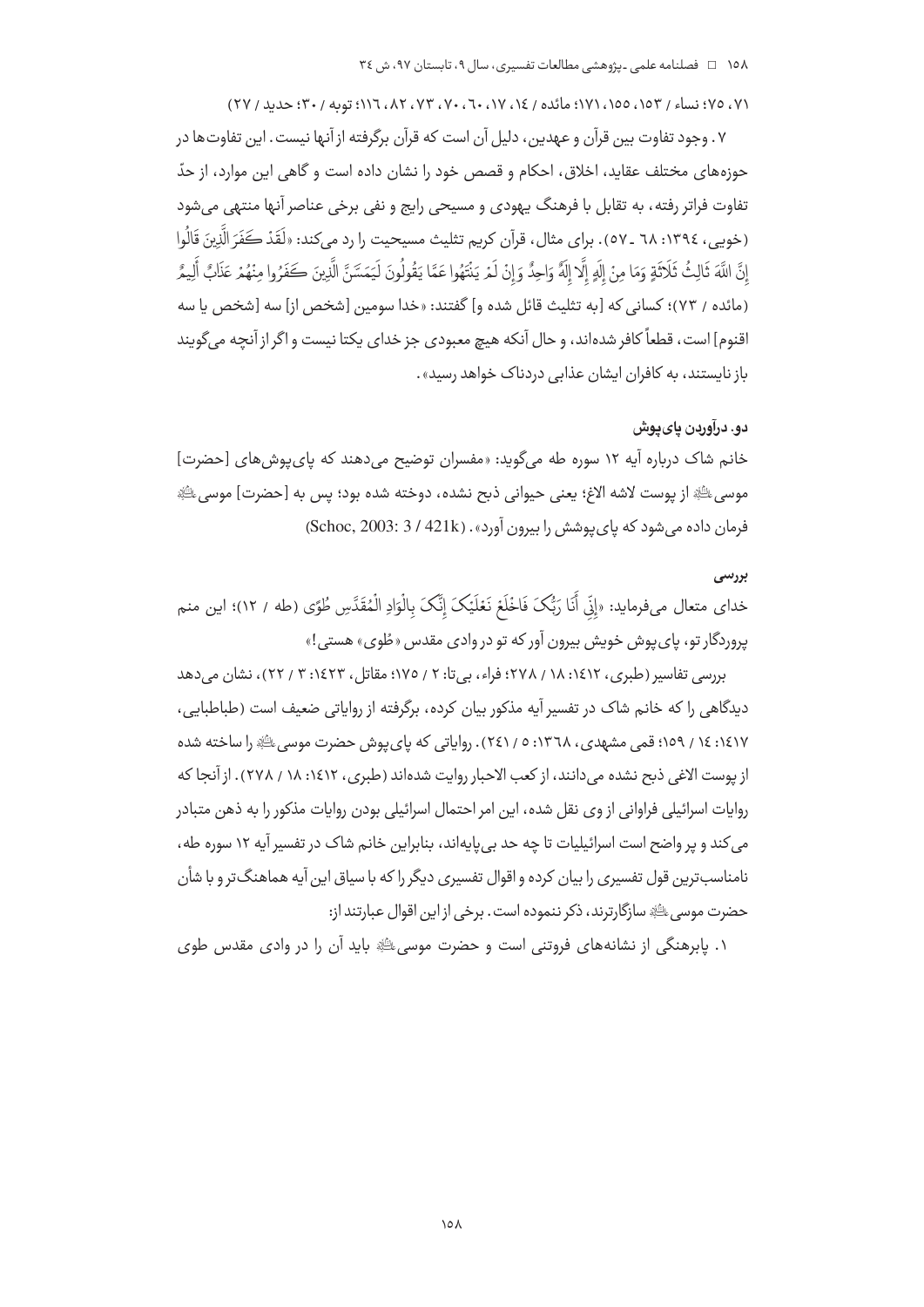رعايت مي كرد. (زحيلي، ١٤١٨: ١٦ / ٩٩؛ مراغي، بي تا: ١٦ / ١٨٩؛ سبزواري، ١٤٠٦: ٤ / ٤٢٢؛ طيب، ١٣٧٨: ٩ / ١٣: مغنيه، ١٤٢٤: ٥ / ٢٠٨)

٢. يوشيدن نعلين به سبب اجتناب از نجاسات و ترس از گزند حشرات و خلاصه محافظت يا از خطرها است؛ درحالي كه خدا در وادي مقدس طوى به حضرت موسى ﷺ امان و امنيت عطا فرمود. (طبرسی، ۱۳۷۲: ۹/ ۹)

٣. امر به از یا در آوردن نعلین، بهسبب تقدس وادی طوی بود که حضرت موسی ﷺ در آن پای نهاد. تقدس وادی بدان علت بود که نور الهی در آن جلوهگر شد. (طباطبایی، ۱٤١٧: ١٤ / ٧٣؛ حسینی شیرازی، ١٤٢٤: ٣ / ٤٧٠؛ مكارم شیرازی، ١٣٧٤: ١٣ / ١٦٩؛ فضل الله، ١٤١٩: ١٦ / ١٢٣)

## سه. صحف موسى ﷺ

خانم شاک درباره صحیفههای موسیﷺ اظهار میدارد: «آیات ۱۸ تا ۱۹ سوره اعلی، به «صحیفههای نخستین» [حضرت] موسیﷺ اشاره میکند. مفسران صحف [حضرت] موسیﷺ را بخشی از صحیفههای پیشین؛ یعنی صحیفههای تمامی پیامبران گذشته میدانند، ولی هیچ کدام از این تفاسير، موجب تفاوت ميان «صحيفههاي [حضرت] موسى ﷺ» و «كتاب [حضرت] موسى ﷺ» يا تورات نمی شود». (Schock, 2003: 3 / 425)

#### بررسى

خداي متعال ميفومايد: «إنَّ هَذَا لَفِي الصُّحُفِ الْأُولَى \* صُحُفِ إبْرَاهِيمَ وَمُوسَى (أعلى / ١٩ ـ ١٨)؛ قطعاً در صحيفه هاي گذشته اين [معنى] هست، صحيفه هاي ابراهيم و موسى ﷺ».

مفسران معتقدند که صحف موسی ﷺ، با تورات تفاوت دارد و این صحف پیش از تورات به آن حضرت داده شده است. (طبرسی، ۱۳۷۲: ۱۰/ ۲۹۷؛ طباطبایی، ۱۷۶۷: ۲۰ / ۱۵۲؛ زحیلی، ۱۶۱۸: ۳۰ / ۱۹۹؛ ان عاشور، ١٤٢٤: ١٦ / ٢٢٨؛ آلوسي، ١٤١٥: ١٥ / ٣٢٣)

در منابع روایی، از ابوذر نقل شده که وی از رسول خداءًﷺ پرسید: «خدا چند کتاب نازل کرد؟» بيامبرﷺ فرمود: «١٠٤ كتاب». آن حضرت در ادامه افزود: «خدا بيش از نزول تورات، ده صحيفه بر موسى ﷺ نازل كرد» . (مجلسى، ١٤٠٣: ٧٤ / ٧١؛ ورام، ١٣٦٩: ٢ / ٧٢؛ صدوق، ١٤٠٣: ٢ / ٤٤؛ قمي، ٣٥٦ / ٣٥٦ / ٣٥٦؛ هيثمي، ١٤١١؛ ١ / ٥٣)

از روايت مذكور، به دست مي آيد كه صحف موسى ﷺ غير از تورات است، بنابراين نادرستي ديدگاه خانم شاک در یکی دانستن صحف موسی ﷺ با تورات اثبات می گردد.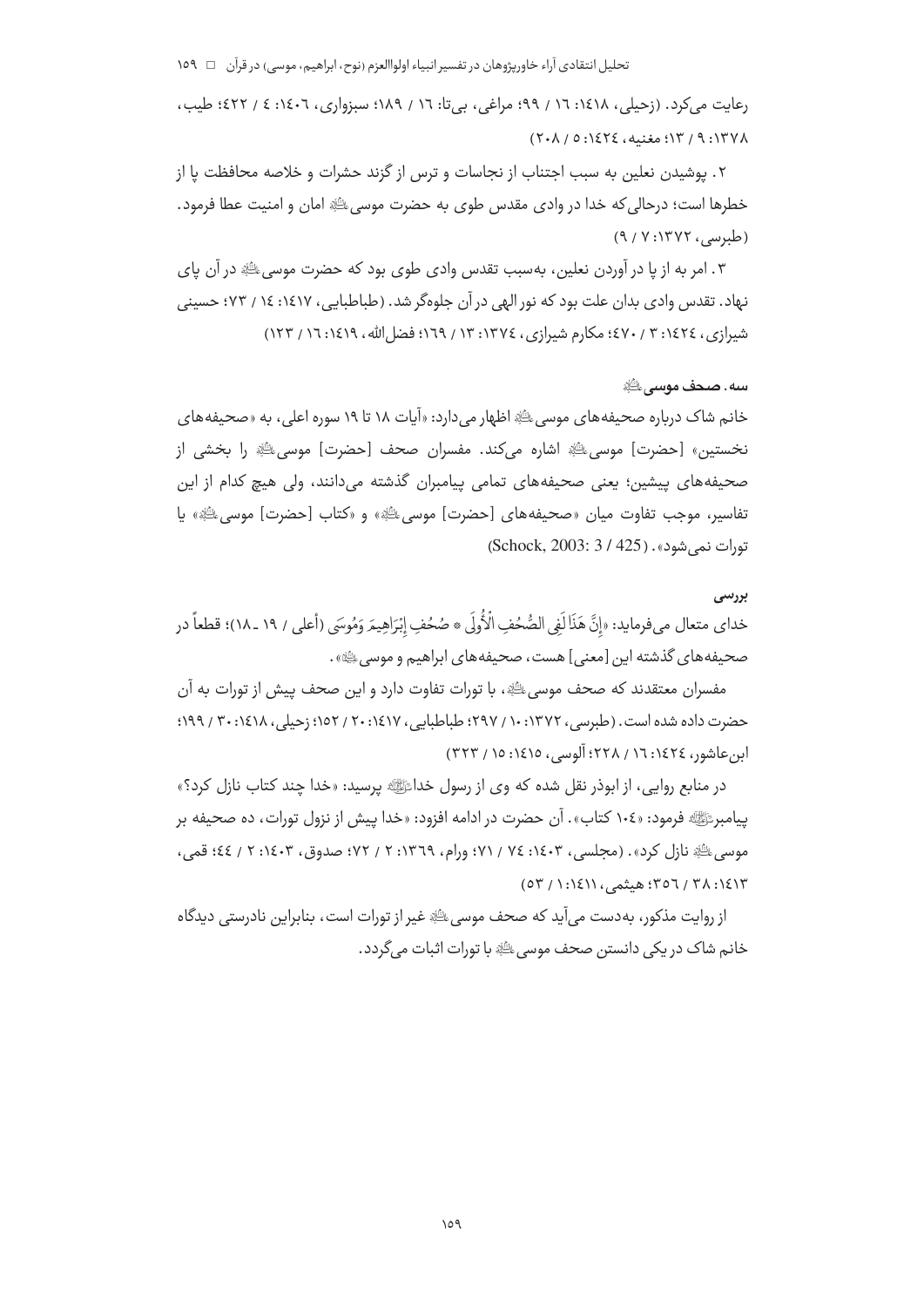#### چهار. رؤیت خدا

خانم شاک با استناد به آيه ١٤٣ سوره اعراف مي نويسد: «خدا با [حضرت] موسى ﷺ سخن گفت و [حضرت] موسى الله درخواست كرد كه خدا را بيبند» . (424-423 / 3 :2003) (Schock, 2003)

# بررسى

چنان که گذشت، خانم شاک از درخواست حضرت موسی ﷺ مبنی بر رؤیت خدا سخن به میان آورد. در یے این سخن وی، نخستین سؤالی که پیش می آید این است که: حضرت موسی ﷺ که پیامبر بزرگ و اولواالعزم پروردگار بود و بهخوبی میدانست که خدا نه جسم است و نه مکان دارد و نه قابل رؤیت است، چگونه از پروردگار چنین درخواستی کرد که حتی در شأن افراد عادی نیست؟

شاک در پژوهش خود، به این سؤال پاسخ نگفته است. گرچه مفسران برای سؤال مذکور، باسخ های مختلفی گفته اند (این عطیه اندلسی، ۱۶۲۲: ۲ / ٤٥٠؛ یغوی، ۱۶۲۰: ۲ / ۲۲۸؛ زحیلی، ١٤١٨: ٩ / ١٤٨؛ ابن عاشور، ١٤٢٤: ٨ / ٢٧٥؛ يبضاوي، ١٤١٨: ٢ / ٣١٧؛ طباطياتي، ١٤١٧: ٨ / ٢٤)، روشن ترین جواب این است که حضرت موسی ﷺ این تقاضا را از زبان قوم کرد؛ زیرا جمعی از جاهلان بنی|سرائیل، اصرار داشتند که باید خدا را ببینند تا ایمان آورند و او از طرف خدا مأموریت یافت که این تقاضا را مطرح کند تا همگان یاسخ کافی بشنوند. از قرائن روشنی که این تفسیر را تأیید می کند، این است که بر اساس آیه ١٥٥ سوره اعراف، حضرت موسیﷺ پس از این ماجرا عرض کرد: «أَتْهْلِكُنَا بِمَا فَعَلَ السُّفَهَاءُ مِنَّا؛ آيا ما را به سبب عملي كه سفيهان ما انجام دادند، به هلاكت مي رساني؟» از اين جمله روشن می شود که نه تنها حضرت موسی ﷺ چنین تقاضایی را نداشت، بلکه شاید هفتاد نفری هم که با او به میعادگاه رفته بودند چنین منطقی نداشتند؛ آنها تنها افراد دانشمند و نمایندگان بنی اسرائیل بودند تا مشاهدات خود را برای توده جاهل و بی خبری بیان کنند که بیشنهاد مشاهده بروردگار داشتند. (طوسی، ۱٤١٣: ٤ / ٥٣٤: طبرسی، ١٣٧٢: ٤ / ٣١١؛ همو، ١٣٧٧: ١ / ٤٦٧؛ مكارم شیرازی، ١٣٧٤: ٦ / ٣٥٦؛ صادقی تهرانی، ١٣٦٥: ١١ / ٢٨٢؛ حسینی شیرازی، ١٤٢٤: ٢ / ٢٤٠؛  $(Y \cdot Y / 2 : 1 : 1 \times 1 : 1 \times 1 : 1 \times 1 : 2 \times 1 : 3$ 

## نتىحە

بررسي آراء خاوريژوهان درباره انبياء اولواالعزمي چون حضرت نوح ﷺ، حضرت ابراهيم ﷺ و حضرت موسی ﷺ در قرآن، نشان می دهد که آنان، از آیات قرآن استفاده فراوان به عمل آورده و تقریباً برای هر مطلبی، به آیهای از قرآن استناد کردهاند. آنان نقلهای روایی درباره زندگی،نامه انبیاء اولواالعزم در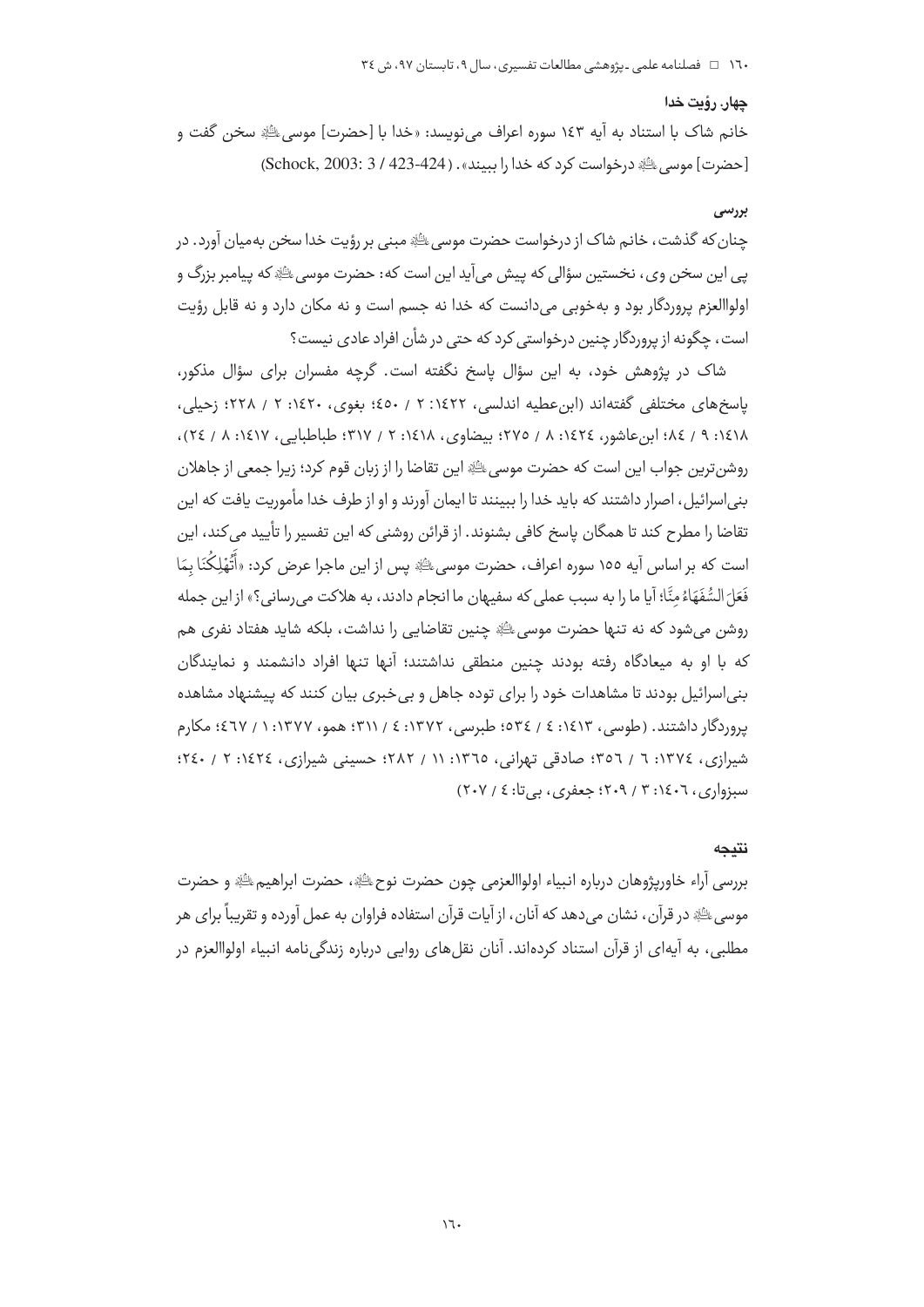#### تحليل انتقادي آراء خاوريژوهان در تفسير انبياء اولواالعزم (نوح، ابراهيم، موسى) در قرآن □ ١٦١

قرآن را بهخوبی گزارش کردهاند. تأمل در دیدگاههای خاوریژوهان درباره انبیاء اولواالعزم در قرآن، از تتبّع بسیار آنان در منابع اسلامی حکایت می کند. آنان برای عرضه اطلاعاتی درباره انبیاء پیش گفته از كتاب هاي قصصي چون *قصص الأنبياء* كسايي، *قصص طرفي* اندلسي و *عرائس المجالس* ثعلبي سود جستهاند. این آثار مشحون از اسرائیلیات است. پر واضح است که اسرائیلیات تا چه حد بی پایهاند. همین امر سبب بی|عتبار شدن آراء آنان درباره انبیاء اولواالعزم در قرآن میگردد. خاوریژوهان برای بررسی انبیاء اولواالعزم در قرآن، از منابع اهل سنت استفاده کرده و در این راستا به منابع شیعی و دیدگاههای عالمان شیعه، استشهاد ننمودهاند. استفاده نکردن از منابع شیعی، مشکل عمدهای است که نه تنها در پژوهش خاورپژوهان پادشده وجود دارد، بلکه در تحقیقات بسیاری از خاورپژوهان نیز به چشم می خورد. خدشه وارد کردن به عصمت انبیاء، نکته مهمی است که در آراء خاورپژوهان درباره انبياء اولوالعزم در قرآن، ديده مي شود. به نظر مي رسد توجه نكردن به سياق آيات قرآن، دخالت ندادن زمینههای نزول آیه، استفاده از روایات ضعیف اسلامی و استفاده نکردن از کلام معصومان ﷺ موجب عرضه دیدگاههایی از این دست از سوی خاوریژوهان شده است.

#### منابع و مآخذ

ـ*قرآن کریم*، ترجمه محمدمهدی فولادوند ، ۱٤۱۵ ق ، تهران ، دار القرآن الکریم . ـ آلوسي ، سيد محمود ، ١٤١٥ ق ، ر*وح المعاني في تفسير القرآن العظيم و السبع المثاني*، تحقيق على عبدالباري عطيه، بيروت، دار الكتب العلمية. ـابن جوزی ، عبدالرحمن ، بی تا ، *الموضوعات ،* بیروت ، دار الفکر . ـ ابن طاووس ، رضي الدين على بن موسى بن جعفر، ١٣٦٧، *إقبال الأعمال*، تهران ، دار الكتب الإسلاميه . ـ ابن عاشور، محمد طاهر، ١٤٢٤ ق، *التحرير و التنوي*ر، بيروت، دار إحياء التراث العربي.

ـابن عطيه اندلسي ، عبدالحق بن غالب ، ١٤٢٢ ق ، *المحرر الوجيز في تفسير الكتاب العزيز* ، بيروت ، دار الكتب العلميه . ـابن قتيبه ، عبدالله بن مسلم ، ١٤١٥ ق ، *تأويل م<del>خ</del>تلف الحديث* ، بيروت ، دار الفكر .

ـ ابنكثير دمشقي، إسماعيل بن عمر، ١٤١٩ ق، *تفسير القرآن العظيم*، تحقيق محمدحسين شمسالدين، بيروت، دار الكتب العلميه.

ـابن هشام، عبدالملک، بي تا، *السيره النبويه*، بيروت، دار احياء التراث العربي.

ـ أبوحيان أندلسي، محمد بن يوسف، ١٤٢٠ ق، *البحر المحيط في التفسير*، تحقيق صدقي محمد جميل، بيروت، دار الفكر.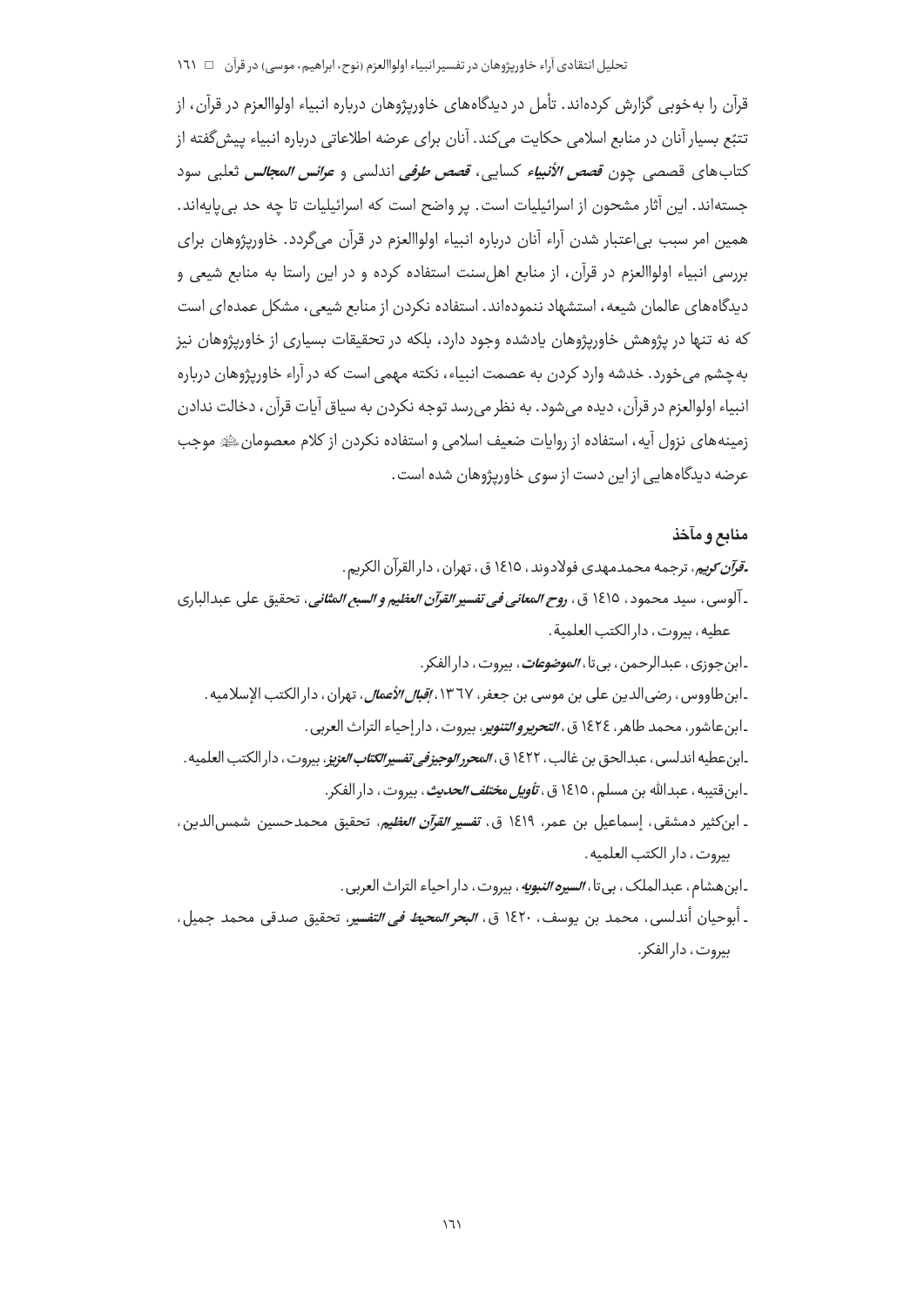ـابوشهبه ، محمد ، ١٤١٣ ق ، *٧لاسرائيليات و الموضوعات في كتب التفسي*ر ، بي جا ، دار الجيل . ـ إربلي ، على بن عيسى ، ١٣٨١ ق ، *ك<mark>شف الغمة</mark>* ، تبريز ، مكتبة بنىهاشمى . ـ بغوي ، حسين بن مسعود ، ١٤٢٠ ق ، م*عالم التنزيل في تفسير القرآن* ، بيروت ، دار إحياء التراث العربي . ـ بلاذري ، احمد بن يحيى ، ١٣٩٨ ق ، *فتوح البلدان* ، بيروت ، دار الكتب العلمية . ـ بيضاوي ، عبدالله بن عمر ، ١٤١٨ ق ، *أنوار التنزيل و أسرار التأويل* ، بيروت ، دار إحياء التراث العربي . ـجعفري، يعقوب، بي¤ا، *تفسير کوثر*، بي جا، هجرت . ـ جعفریان ، رسول ، ۱۳۷۳، ت*اریخ سیاسی اسلام*، تهران ، سازمان چاپ و انتشارات . ـ حسيني شيرازي ، سيد محمد ، ١٤٢٤ ق ، *تقريب القرآن إلى الأذهان* ، بيروت ، دار العلوم . ـ حلّى، حسن بن يوسف، ١٤١٦ ق، *كشف المراد في شرح تجريد الإعتقاد*، تحقيق حسن حسن;اده آملي، قم، موسسة النشر الأسلامي. ۔حویزی ، عبدعلی بن جمعه ، ۱۶۱۲ ق ، *تفسیرنورالثقلین* ، تحقیق سیدهاشم رسولی محلاتی ، قم ، إسماعیلیان . ـ خويي ، سيد ابوالقاسم ، ١٣٩٤ ق ، *البيان في تفسير القرآن* ، بي جا ، المطبعة العلمية . ـ دیاری بیدگلی ، محمدتقی ، ۱۳۷۹، *پژوهش<u>ی</u> در باب اسرائیلیات در تفاسیر قرآن ،* تهران ، سهروردی . ـ ديون يورت، جان، ١٣٨٨، *عذر تقصير به پيشگاه محمد ﷺ و قرآن*، ترجمه غلامرضا سعيدي، تهران، اطلاعات ـ ذهبي ، محمد ، ١٤١٠ ق ، ت*اريخ الاسلام و وفيات المشاهير و الأعلام* ، بيروت ، دار الكتاب العربي . ـ رازي ، أبوالفتوح حسين بن علي ، ١٤٠٨ ق ، *روض الجنان و رَوح الجَنان في تفسير القرآن* ، تحقيق محمدجعفر یاحقی و محمدمهدی ناصح، مشهد ، بنیاد پژوهش های اسلامی آستان قدس رضوی . ـ رازي، فخرالدين محمد بن عمر، ١٤٢٠ ق، *مفاتيح الغيب*، بيروت، دار إحياء التراث العربي . ـ زحيلي ، وهبة بن مصطفى ، ١٤١٨ ق ، *التفسير المنير في العقيدة و الشريعة و المنهج*، بيروت ، دار الفكر المعاصر . ـ زماني ، محمدحسن ، ١٣٨٥ ، مس*تشرقان و قرآن* ، قم ، بوستان كتاب . ـ زيدان، جرجي، ١٣٥٢، *تاريخ تمدن اسلام*، ترجمه على جواهركلام، تهران، اميركبير. ـ سبزواري ، محمد بن حبيبالله ، ١٤٠٦ ق ، *الجديد في تفسير القرآن ال*م*جيد* ، بيروت ، دار التعارف . ـسيوطي، جلالالدين، ١٤٠٤ ق، *الدرّالمنثور في التفسير بالمأثور*، قم، مكتبة آيةلله المرعشي النجفي . ـ شنقيطي، محمدالأمين بن محمدالمختار، ١٤١٧ ق، *أضواء البيان في ايض<i>اح القرآن***، بيروت، دار** إحياء التراث العربي. ـ صادقي تهراني ، محمد ، ١٣٦٥ ، *الفرقان في تفسير القرآن بالقرآن والسنه* ، قم ، فرهنگ اسلامي . ۔صدوق، محمد بن علی بن بابویه، ١٣٦٢، *الأمالی*، بی جا، کتابخانه اسلامی.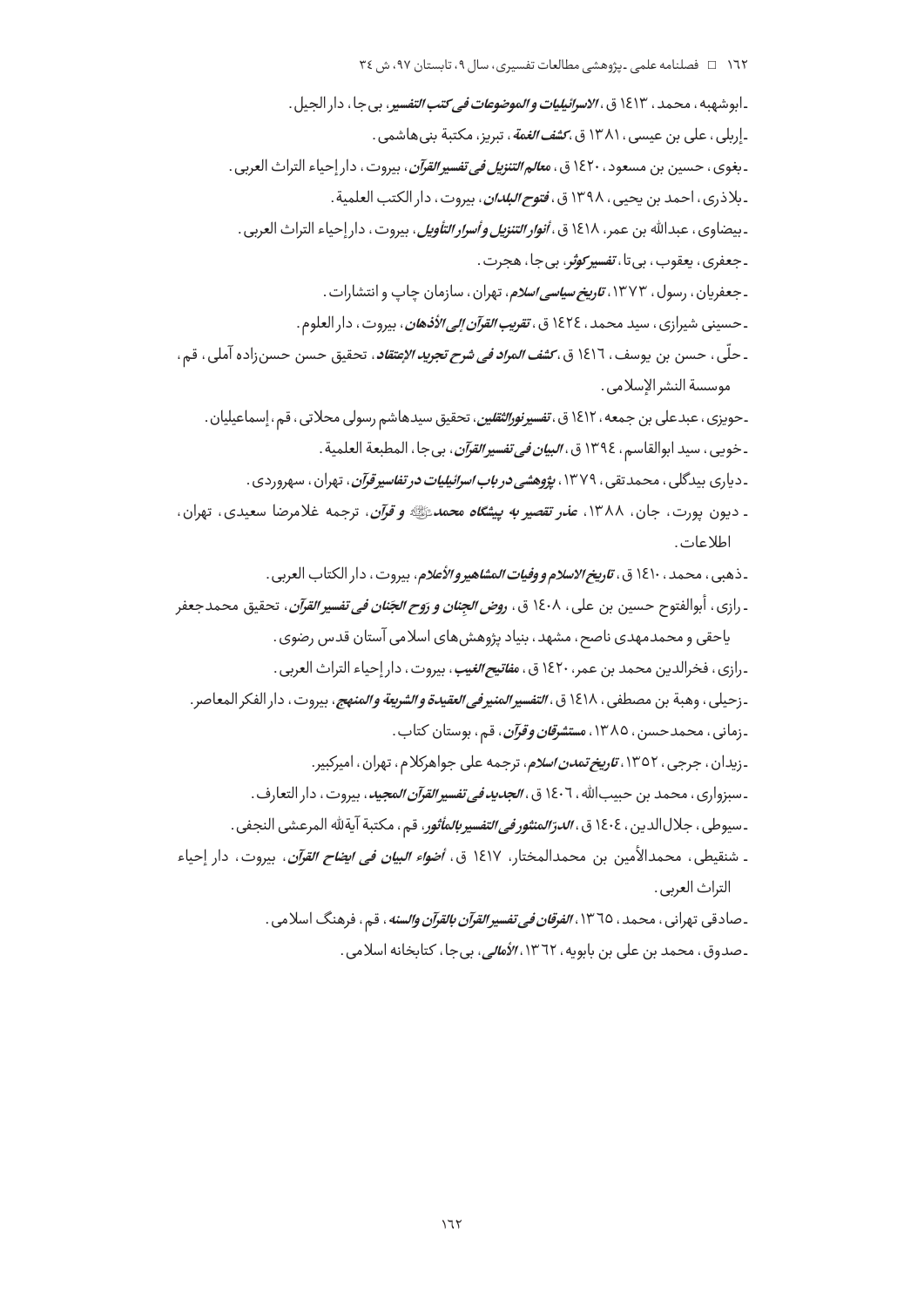ـ \_\_\_\_\_\_\_\_\_\_ ، ١٣٧٨، *عيون أخبار الرضا*يطةِ، تهران ، منشورات جهان . ــــــــــــــــ ، ١٣٨٦ ق ، *علل الشرائع ،* قم ، مكتبة الداوري . ـــــــــــــــ ، ١٤٠٣ ق ، م*عاني الأخبا*ر، تحقيق على اكبر غفاري ، قم ، مؤسسة النشر الإسلامي . ـ ــــــــــــــ ، *الخصال (تتاب الخصال* ، ١٤٠٣ ق ، تحقيق على|كبر غفاري ، قم ، مؤسسة النشر الإسلامي . ـ طباطبايي ، سيد محمدحسين ، ١٤١٧ ق ، *الميزان في تفسير القرآن* ، قم ، دفتر انتشارات اسلامي . ـ طبرسی ، حسن بن فضل ، ١٤١٢ ق ، م*کارم الأخلاق* ، قم ، شریف رضی . ـ طبرسی ، فضل بن حسن ، ۱۳۷۲، م*جمع البیان لعلوم القرآن* ، تهران ، ناصرخسرو . - \_\_\_\_\_\_\_\_\_\_\_ ، ١٣٧٧، ج*وامع الجامع ،* تهران ، دانشگاه تهران . ـ طبري ، محمد بن جرير ، ١٤١٢ ق ، *جامع البيان عن تأويل آي القرآن* ، بيروت ، دار المعرفة . ـ طوسي، محمد بن حسن، ١٣٦٥، *تهذيب الأحكام*، تحقيق سيدحسن موسوى خراساني، تهران، دار الكتب الاسلامية. ـــــــــــــ ، ١٤١٣ ق ، *التبيان في تفسير القرآن* ، بيروت ، دار إحياء التراث العربي . ــــــــــــــــ ، ١٤١٤ ق ، *الأمالي*، قم ، دار الثقافة . ـ طيب ، سيد عبدالحسين ، ١٣٧٨ ، *اطيب البيان في تفسير القرآن* ، تهران ، انتشارات اسلام . ـعاملي ، جعفرمرتضي ، ١٤١٥ ق ، *الصحيح من سيرة النبي الأعظ*م، بيروت ، دار الهادي و دار السيرة . ۔فراء ، يحيى بن زياد ، بي تا ، *معانے ،القرآن* ، بي جا ، دار المصريه . ۔فضل الله ، سید محمدحسین ، ١٤١٩ ق ، م*ن وحی القرآن* ، پیروت ، دار الملاک . ۔فیض کاشانی ، محمدمحسن ، ۱۶۱۹ ق ، *تفسیرصافی* ، تهران ، کتابفروشی اسلامیة . ـ قرطبي ، محمد بن احمد ، ١٣٦٤ ، *الجامع لأحكام القرآن* ، تهران ، ناصرخسرو . ـقمی مشهدی، محمد، ۱۳٦۸، *تفسیر کنزالدقائق و بحرالغرائب*، تهران، وزارت فرهنگ و ارشاد اسلامی. ـقمى، جعفر بن احمد، ١٤١٣ ق، *جامع الاحاديث*، مشهد، مجمع البحوث الاسلامية . ۔قمی، علی بن ابراهیم، ١٣٦٧، *تفسیر القمی*، تحقیق سی*د* طیب موسوی جزایری، قم، دار الکتاب. ـ كاشاني ، فتح|لله ، ١٣٣٦، *تفسير منهج الصادقين في الزام المخالفين* ، تهران ، كتابفروشي محمد حسن علمي . ـ كليني ، محمد بن يعقوب ، ١٣٦٥ ، *الكافي*، تهران ، دار الكتب الإسلامية . ـ ماضي ، محمود ، ١٤٢٢ ق ، *الوحي القرآني في المنظر الاستشراقي و نقده* ، مدينه ، دار الدعوة . ـمجلسي ، محمدباقر ، ۱۶۰۳ ق ، ب*حارالأنوار الجامعة لدرر أخبار الأئمة الأطهار ب*ي ، بيروت ، دار إحياء التراث العربي . ـ مراغي ، أحمد بن مصطفى بي¤ا ، *تفسير المراغي* ، بيروت ، دار إحياء التراث العربي . ۔مطهری ، مرتضی ، ۱۳٦۹، *پیامبر أمی*، تهران ، صدرا.